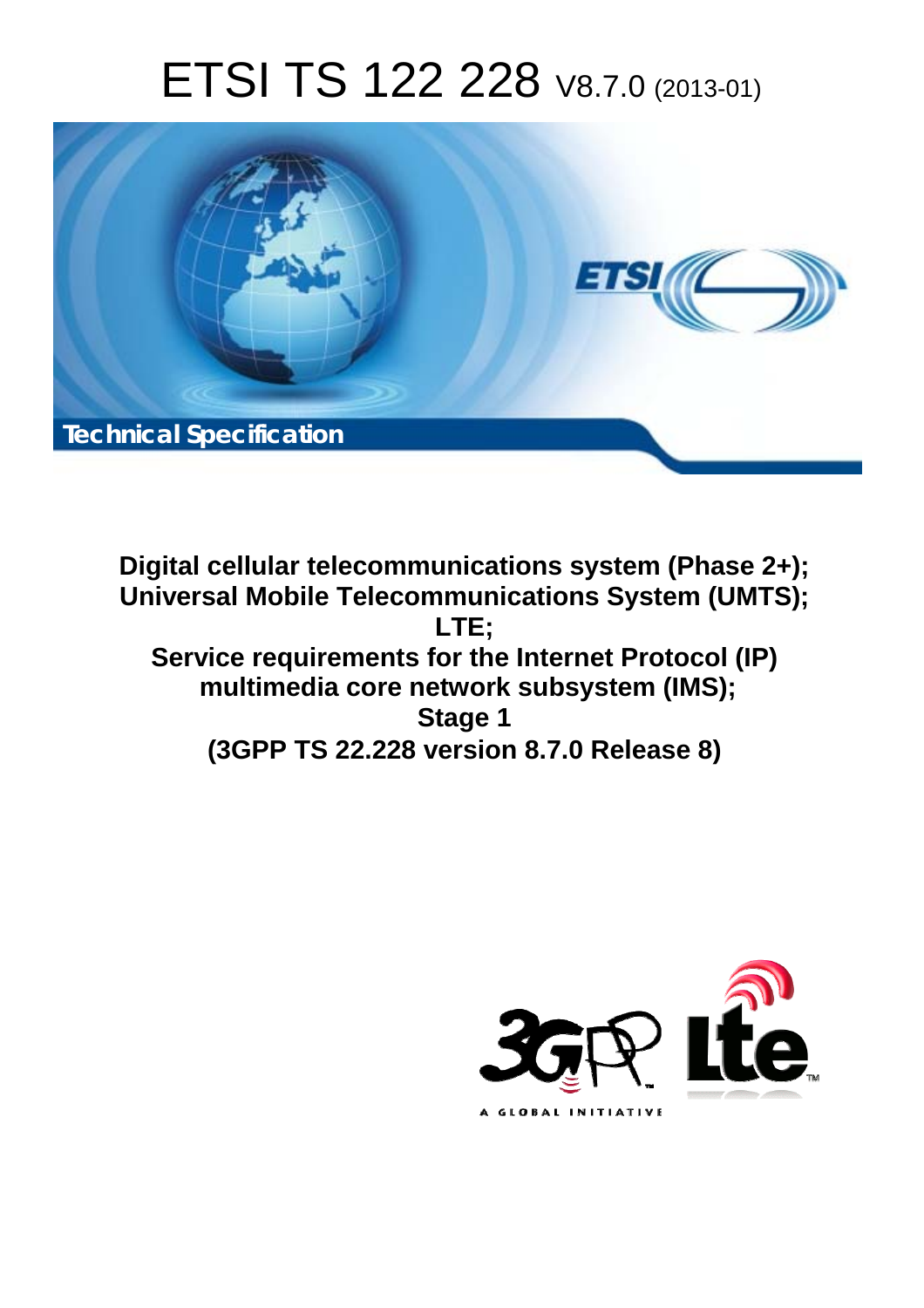Reference RTS/TSGS-0122228v870

> Keywords GSM,LTE,UMTS

#### *ETSI*

#### 650 Route des Lucioles F-06921 Sophia Antipolis Cedex - FRANCE

Tel.: +33 4 92 94 42 00 Fax: +33 4 93 65 47 16

Siret N° 348 623 562 00017 - NAF 742 C Association à but non lucratif enregistrée à la Sous-Préfecture de Grasse (06) N° 7803/88

#### *Important notice*

Individual copies of the present document can be downloaded from: [http://www.etsi.org](http://www.etsi.org/)

The present document may be made available in more than one electronic version or in print. In any case of existing or perceived difference in contents between such versions, the reference version is the Portable Document Format (PDF). In case of dispute, the reference shall be the printing on ETSI printers of the PDF version kept on a specific network drive within ETSI Secretariat.

Users of the present document should be aware that the document may be subject to revision or change of status. Information on the current status of this and other ETSI documents is available at <http://portal.etsi.org/tb/status/status.asp>

If you find errors in the present document, please send your comment to one of the following services: [http://portal.etsi.org/chaircor/ETSI\\_support.asp](http://portal.etsi.org/chaircor/ETSI_support.asp)

#### *Copyright Notification*

No part may be reproduced except as authorized by written permission. The copyright and the foregoing restriction extend to reproduction in all media.

> © European Telecommunications Standards Institute 2013. All rights reserved.

**DECT**TM, **PLUGTESTS**TM, **UMTS**TM and the ETSI logo are Trade Marks of ETSI registered for the benefit of its Members. **3GPP**TM and **LTE**™ are Trade Marks of ETSI registered for the benefit of its Members and of the 3GPP Organizational Partners.

**GSM**® and the GSM logo are Trade Marks registered and owned by the GSM Association.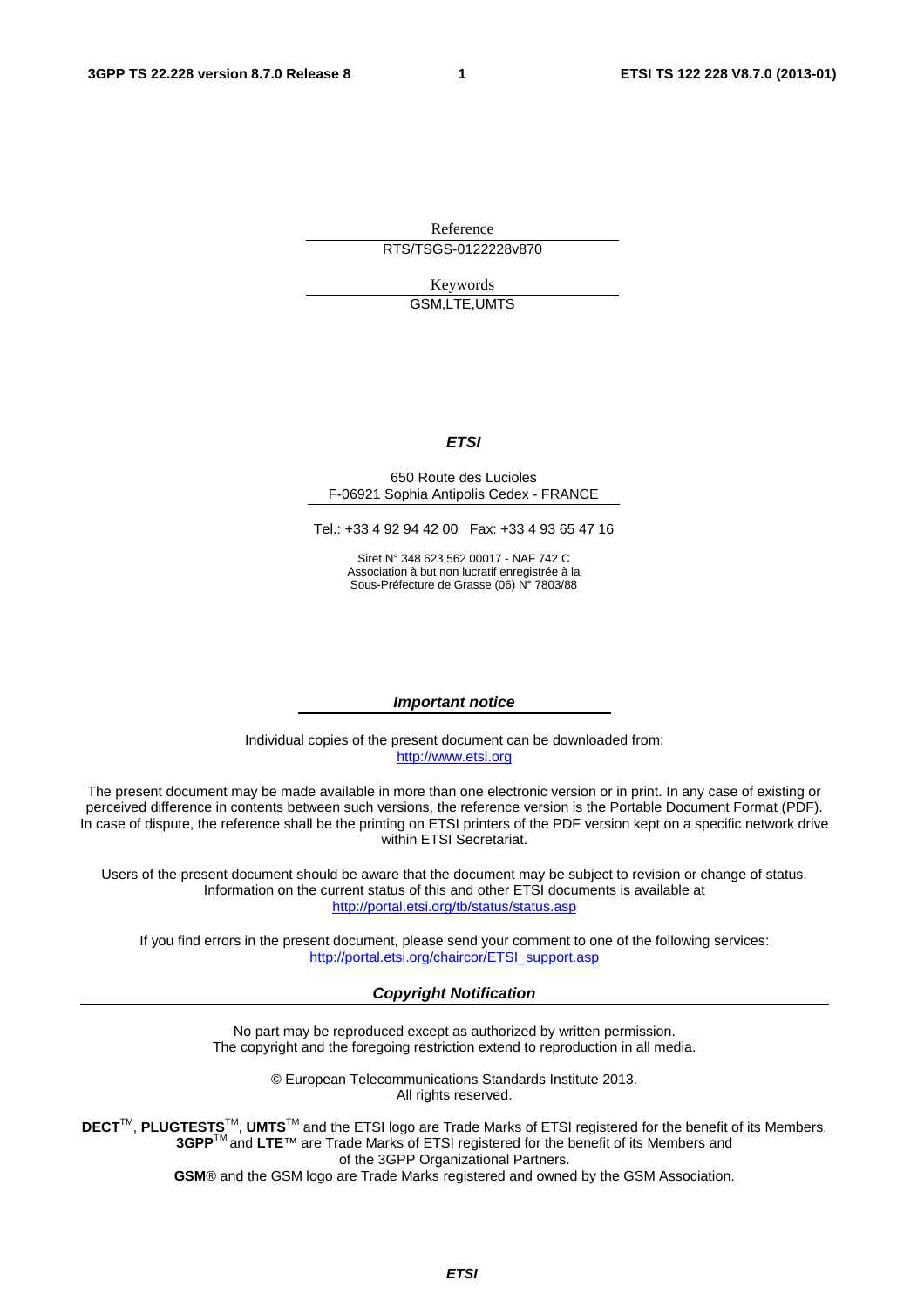## Intellectual Property Rights

IPRs essential or potentially essential to the present document may have been declared to ETSI. The information pertaining to these essential IPRs, if any, is publicly available for **ETSI members and non-members**, and can be found in ETSI SR 000 314: *"Intellectual Property Rights (IPRs); Essential, or potentially Essential, IPRs notified to ETSI in respect of ETSI standards"*, which is available from the ETSI Secretariat. Latest updates are available on the ETSI Web server [\(http://ipr.etsi.org](http://webapp.etsi.org/IPR/home.asp)).

Pursuant to the ETSI IPR Policy, no investigation, including IPR searches, has been carried out by ETSI. No guarantee can be given as to the existence of other IPRs not referenced in ETSI SR 000 314 (or the updates on the ETSI Web server) which are, or may be, or may become, essential to the present document.

#### Foreword

This Technical Specification (TS) has been produced by ETSI 3rd Generation Partnership Project (3GPP).

The present document may refer to technical specifications or reports using their 3GPP identities, UMTS identities or GSM identities. These should be interpreted as being references to the corresponding ETSI deliverables.

The cross reference between GSM, UMTS, 3GPP and ETSI identities can be found under [http://webapp.etsi.org/key/queryform.asp.](http://webapp.etsi.org/key/queryform.asp)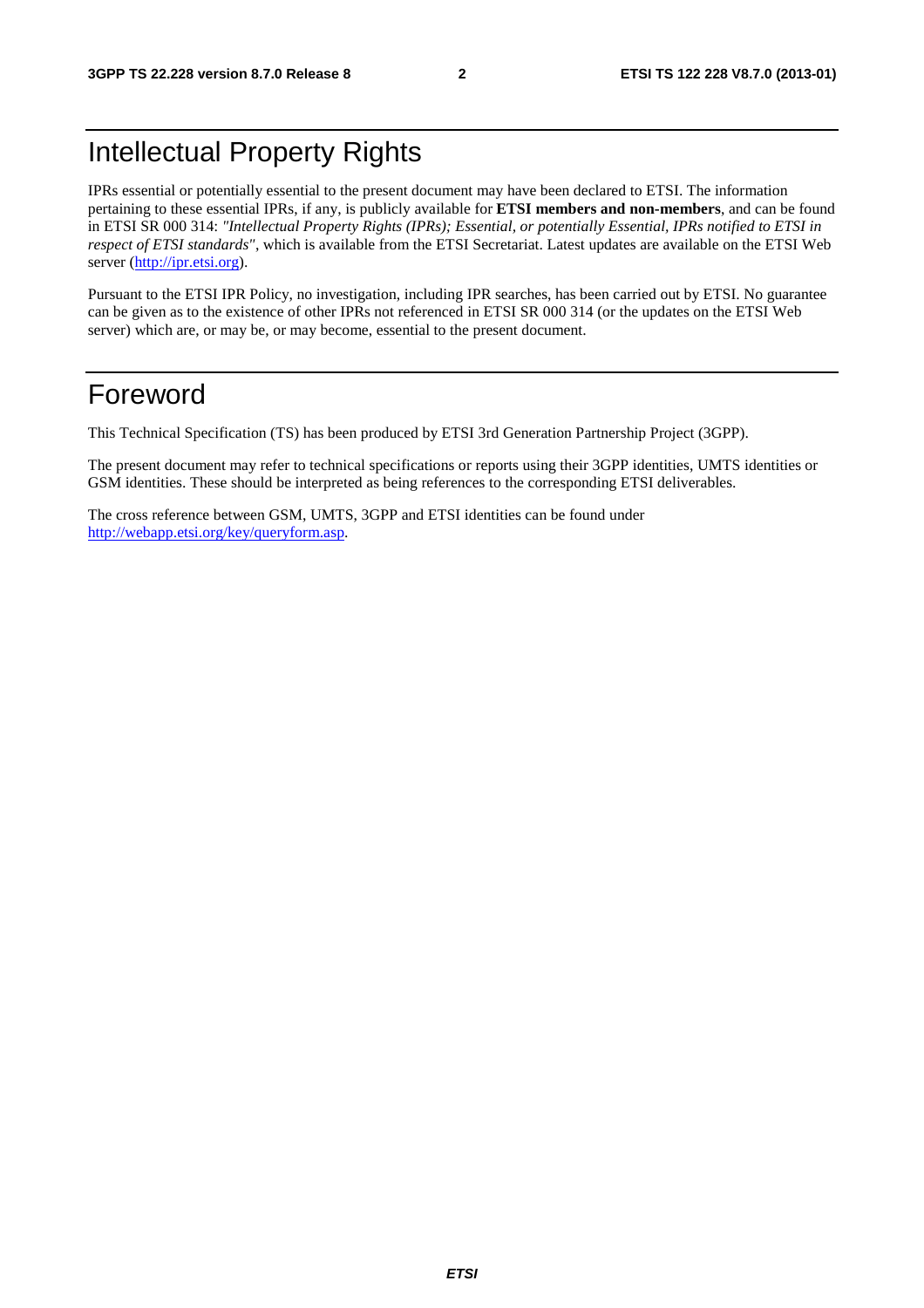$\mathbf{3}$ 

## Contents

| 1                                                                                                                                                                                             |  |  |  |  |  |  |
|-----------------------------------------------------------------------------------------------------------------------------------------------------------------------------------------------|--|--|--|--|--|--|
| 2<br>2.1<br>2.2                                                                                                                                                                               |  |  |  |  |  |  |
| 3<br>3.1<br>3.2                                                                                                                                                                               |  |  |  |  |  |  |
| 4                                                                                                                                                                                             |  |  |  |  |  |  |
| 5                                                                                                                                                                                             |  |  |  |  |  |  |
| 6                                                                                                                                                                                             |  |  |  |  |  |  |
| 7<br>7.1<br>7.2<br>7.2.0<br>7.2.1<br>7.2.2<br>7.3<br>7.4<br>7.5<br>7.5.1<br>7.5.2<br>7.5.3<br>7.6<br>7.6.1<br>7.6.2<br>7.6.3<br>7.6.4<br>7.7<br>7.7.1<br>7.7.2<br>7.7.3<br>7.8<br>7.9<br>7.10 |  |  |  |  |  |  |
| 7.11<br>7.12<br>7.13                                                                                                                                                                          |  |  |  |  |  |  |
| 8<br>8.1<br>8.2<br>8.3<br>8.3.0<br>8.3.1<br>8.3.2<br>8.3.3<br>8.4<br>8.5<br>8.6                                                                                                               |  |  |  |  |  |  |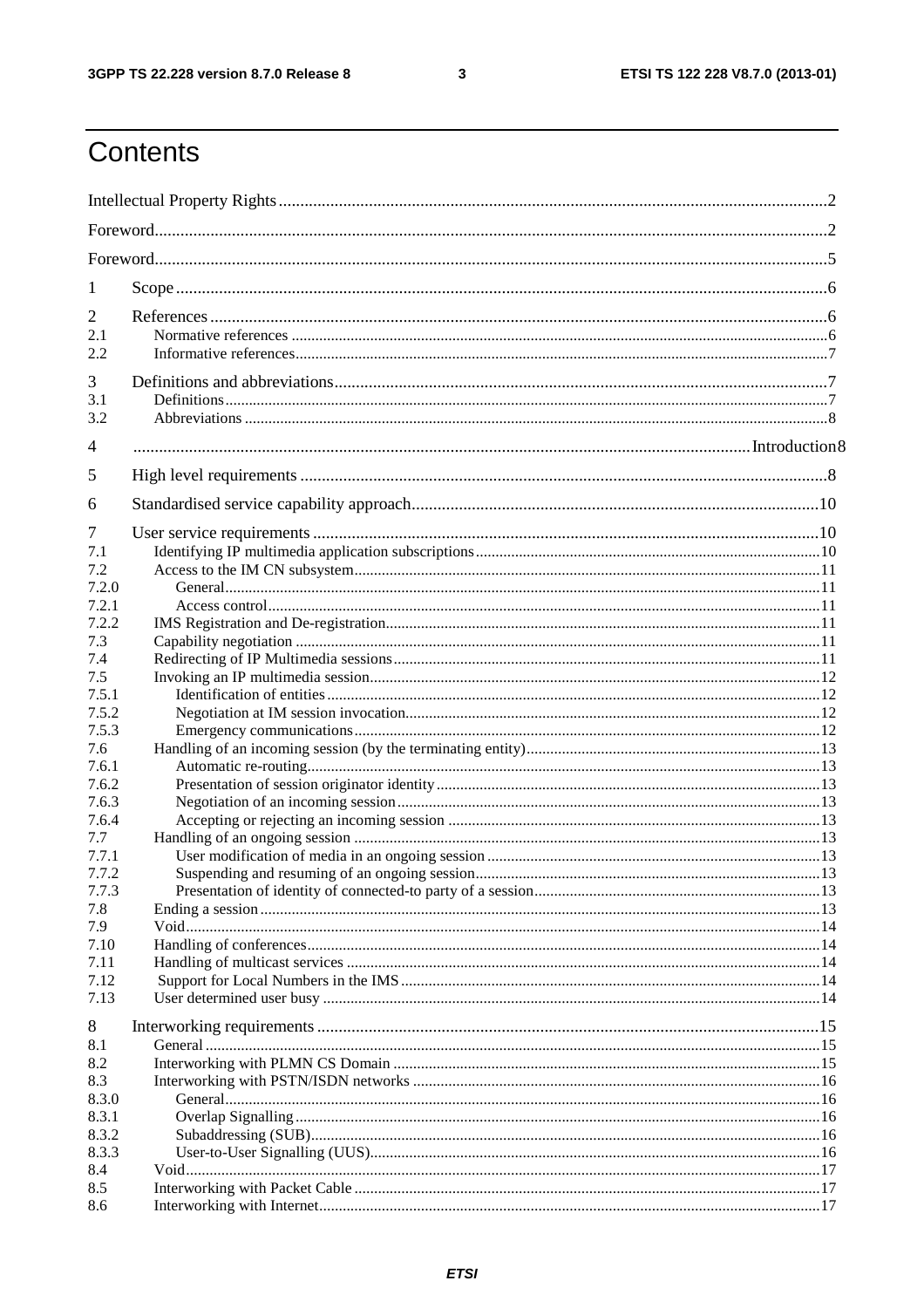$\overline{\mathbf{4}}$ 

| 9                             |  |
|-------------------------------|--|
| 9.1                           |  |
| 9.2                           |  |
| 10                            |  |
| <b>Annex A (informative):</b> |  |
| <b>Annex B (Informative):</b> |  |
| <b>Annex C</b> (Informative): |  |
| <b>Annex D</b> (normative):   |  |
| <b>Annex E</b> (informative): |  |
|                               |  |
|                               |  |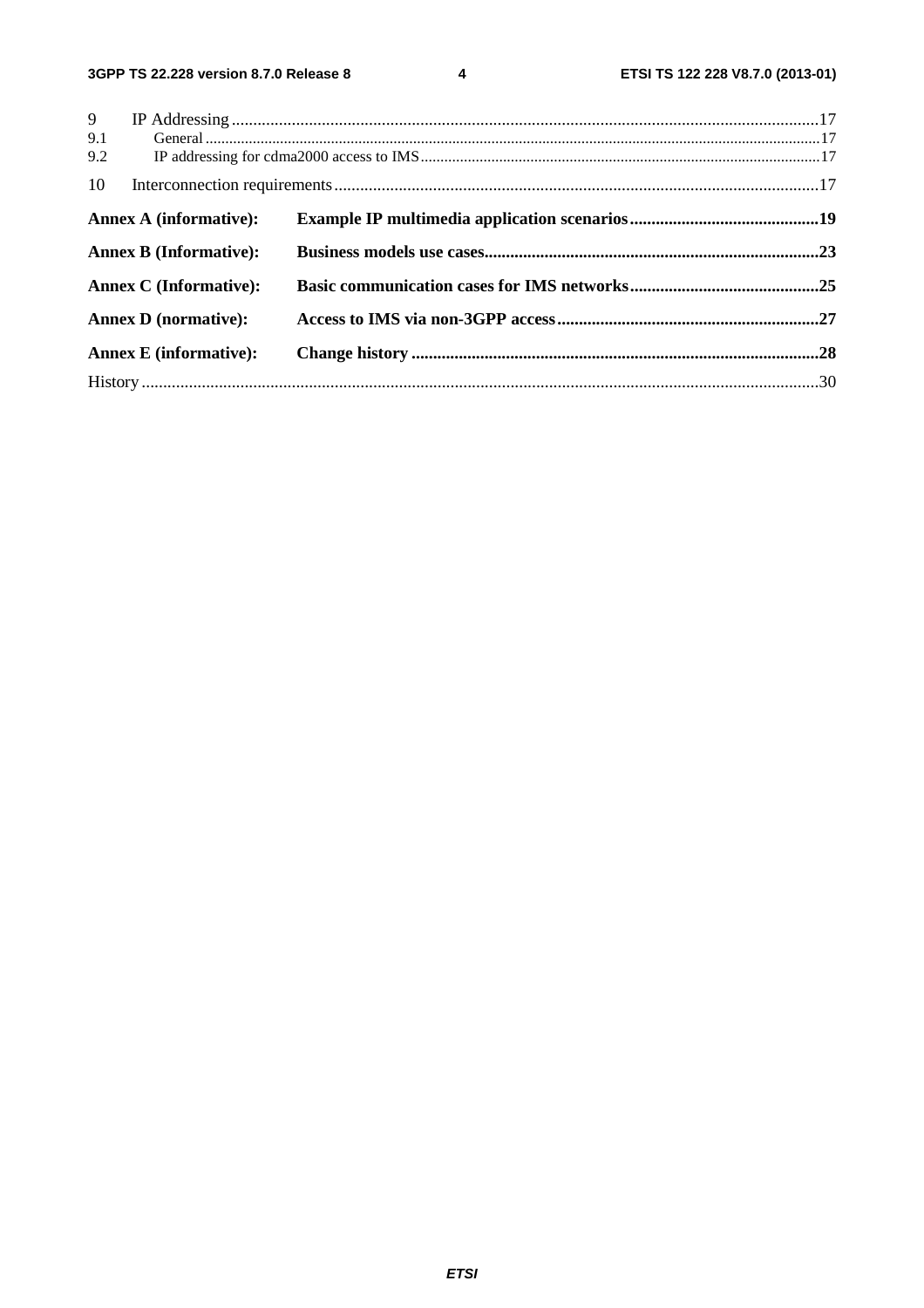#### Foreword

This Technical Specification (TS) has been produced by the 3<sup>rd</sup> Generation Partnership Project (3GPP).

The contents of the present document are subject to continuing work within the TSG and may change following formal TSG approval. Should the TSG modify the contents of the present document, it will be re-released by the TSG with an identifying change of release date and an increase in version number as follows:

Version x.y.z

where:

- x the first digit:
	- presented to TSG for information;
	- presented to TSG for approval;
	- or greater indicates TSG approved document under change control.
- Y the second digit is incremented for all changes of substance, i.e. technical enhancements, corrections, updates, etc.
- z the third digit is incremented when editorial only changes have been incorporated in the document.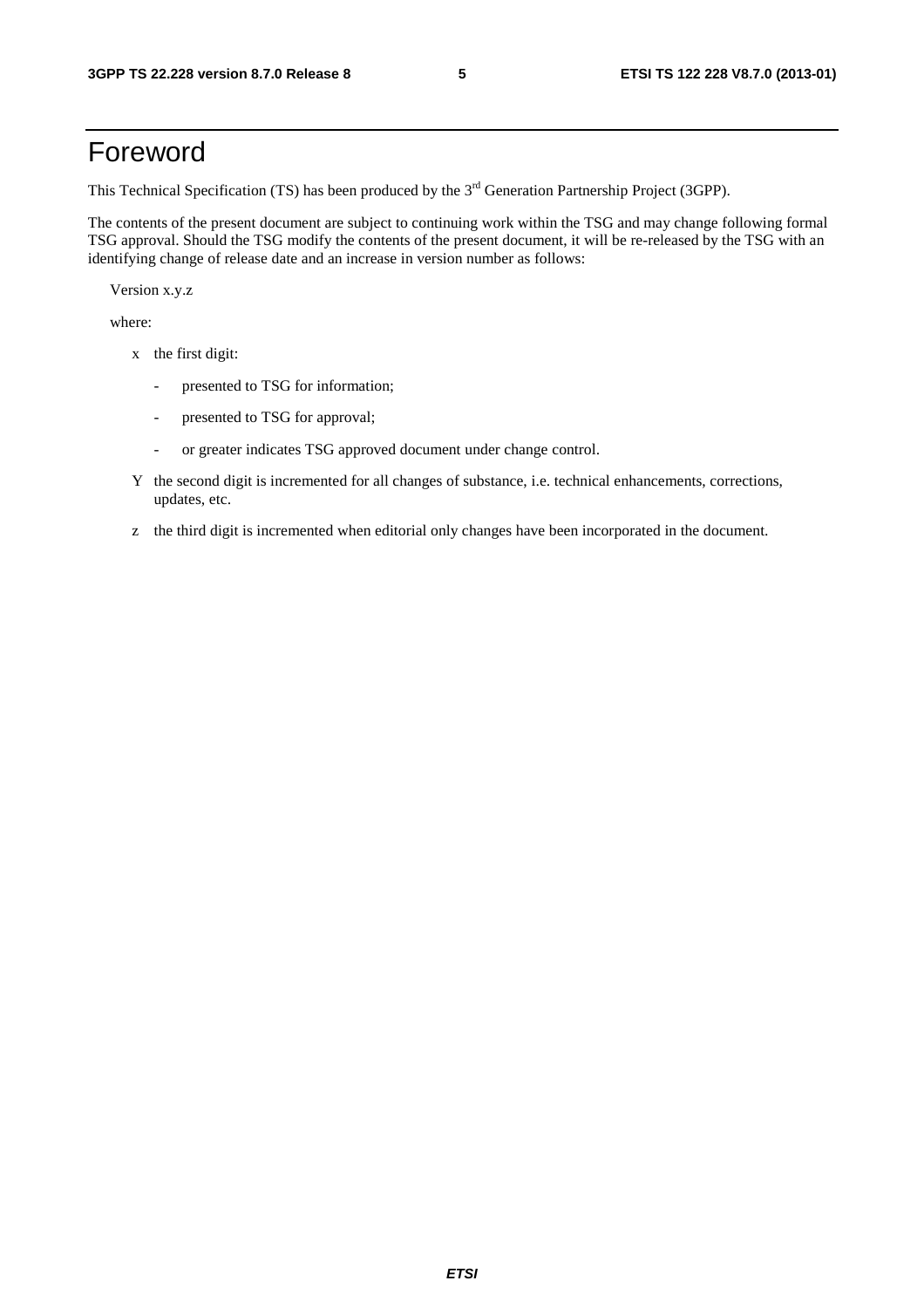#### 1 Scope

This TS defines the service requirements from users" and operators" perspective for the support of IP multimedia applications through the IMS.

IP multimedia applications are supported by IP multimedia sessions in the IM CN Subsystem. IP multimedia sessions use IP connectivity bearers (e.g. GPRS as a bearer). Examples of IP multimedia applications include speech communication, real time multimedia applications, shared online whiteboards etc.

This TS, in general, does not standardise usage of IP multimedia applications, but instead identifies the requirements to enable their support.

In order to align IP multimedia applications wherever possible with non-3GPP IP applications, the general approach is to adopt non-3GPP IP based solutions.

The existing legacy tele- and supplementary services shall not be re-standardised as IP multimedia applications, and multimedia equivalent applications may be created with toolkits.

#### 2 References

The following documents contain provisions which, through reference in this text, constitute provisions of the present document.

- References are either specific (identified by date of publication, edition number, version number, etc.) or non-specific.
- For a specific reference, subsequent revisions do not apply.
- For a non-specific reference, the latest version applies. In the case of a reference to a 3GPP document (including a GSM document), a non-specific reference implicitly refers to the latest version of that document *in the same Release as the present document*.

#### 2.1 Normative references

| $[1]$  | 3GPP TS 22.003: " CS Teleservices supported by a PLMN".                                                                                                                                               |
|--------|-------------------------------------------------------------------------------------------------------------------------------------------------------------------------------------------------------|
| $[2]$  | Void                                                                                                                                                                                                  |
| $[3]$  | Void                                                                                                                                                                                                  |
| $[4]$  | Void                                                                                                                                                                                                  |
| $[5]$  | 3GPP TS 22.101: "Service principles".                                                                                                                                                                 |
| [6]    | Void                                                                                                                                                                                                  |
| $[7]$  | 3GPP TS 22.146: "Multimedia Broadcast/Multicast Service; Stage 1"                                                                                                                                     |
| [8]    | Void                                                                                                                                                                                                  |
| $[9]$  | RFC 3261: "SIP: Session Initiation Protocol"                                                                                                                                                          |
| $[10]$ | 3GPP TS 22.078: "; Customised Applications for Mobile network Enhanced Logic (CAMEL);<br>Service definition – Stage 1"                                                                                |
| $[11]$ | 3GPP TS 22.057: "; Mobile Execution Environment (MexE); Service description, Stage 1"                                                                                                                 |
| $[12]$ | 3GPP TS 22.038: "3 <sup>rd</sup> Generation Partnership Project; Technical Specification Group Services and<br>System Aspects; USIM/SIM Application Toolkit (USAT/SAT); Service description; Stage 1" |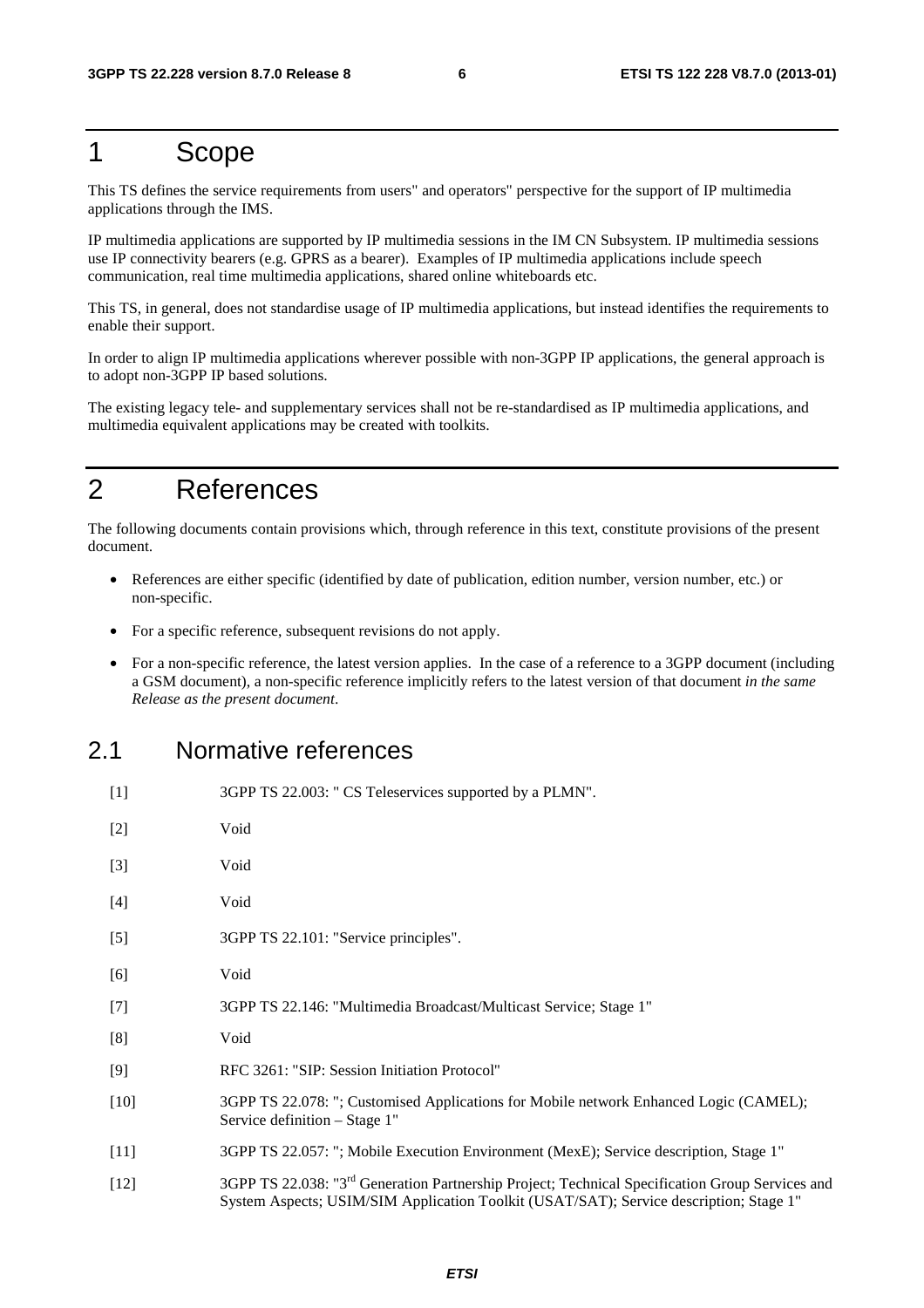- [13] 3GPP TS 22.127: "3rd Generation Partnership Project; Technical Specification Group Services and System Aspects; Stage 1 Service Requirement for the Open Service Access (OSA)
- [14] 3GPP TR 21.905 : "Vocabulary for 3GPP specifications"
- [15] RFC3966: "The tel URI for Telephone Numbers"
- [16] 3GPP TS 22.240: "3rd Generation Partnership Project; Technical Specification Group Services and System Aspects; Service Aspects; Stage 1 Service Requirement for the 3GPP Generic User Profile (GUP)"
- [17] ETSI ETS 300 284: "Integrated Services Digital Network (ISDN); User-to-User Signalling (UUS) supplementary service; Service description"
- [19] ETSI TS 102 424: "Telecommunications and Internet converged Services and Protocols for Advanced Networking (TISPAN); Requirements of the NGN network to support Emergency Communication from Citizen to Authority"
- [20] 3GPP TS 22.173 : " Multimedia Telephony Service and supplementary services "
- [21] 3GPP TS 31.103: "Characteristics of the IP Multimedia Services Identity Module (ISIM) application".

#### 2.2 Informative references

[18] GSMA PRD IR.34: "Inter-Service Provider IP Backbone Guidelines"

#### 3 Definitions and abbreviations

#### 3.1 Definitions

For the purposes of this TS the following definitions apply:

**Access independence:** the ability for the subscribers to access their IP Multimedia services over any access network capable of providing IP-connectivity, e.g. via:

- 3GPP accesses (e.g. E-UTRAN, UTRAN, GERAN)
- Non 3GPP accesses with specified interworking (e.g. WLAN with 3GPP interworking, DOCSIS®, WiMAX**™** and cdma2000® access)
- Other non 3GPP accesses that are not within the current scope of 3GPP (e.g. xDSL, PSTN, satellite, WLAN without 3GPP interworking)

**Conference:** An IP multimedia session with two or more participants. Each conference has a 'conference focus'. A conference can be uniquely identified by a user. An example for a conference could be a multimedia game, in which the conference focus is located in a game server.

**Conference Focus:** The conference focus is an entity which has abilities to host conferences including their creation, maintenance, and manipulation of the media. A conference focus implements the conference policy (e.g. rules for talk burst control, assign priorities and participant"s rights).

**IM CN subsystem:** (IP Multimedia CN subsystem) comprises of all CN elements for the provision of IP multimedia applications over IP multimedia sessions

**IP multimedia application:** an application that handles one or more media simultaneously such as speech, audio, video and data (e.g. chat text, shared whiteboard) in a synchronised way from the user"s point of view. A multimedia application may involve multiple parties, multiple connections, and the addition or deletion of resources within a single IP multimedia session. A user may invoke concurrent IP multimedia applications in an IP multimedia session.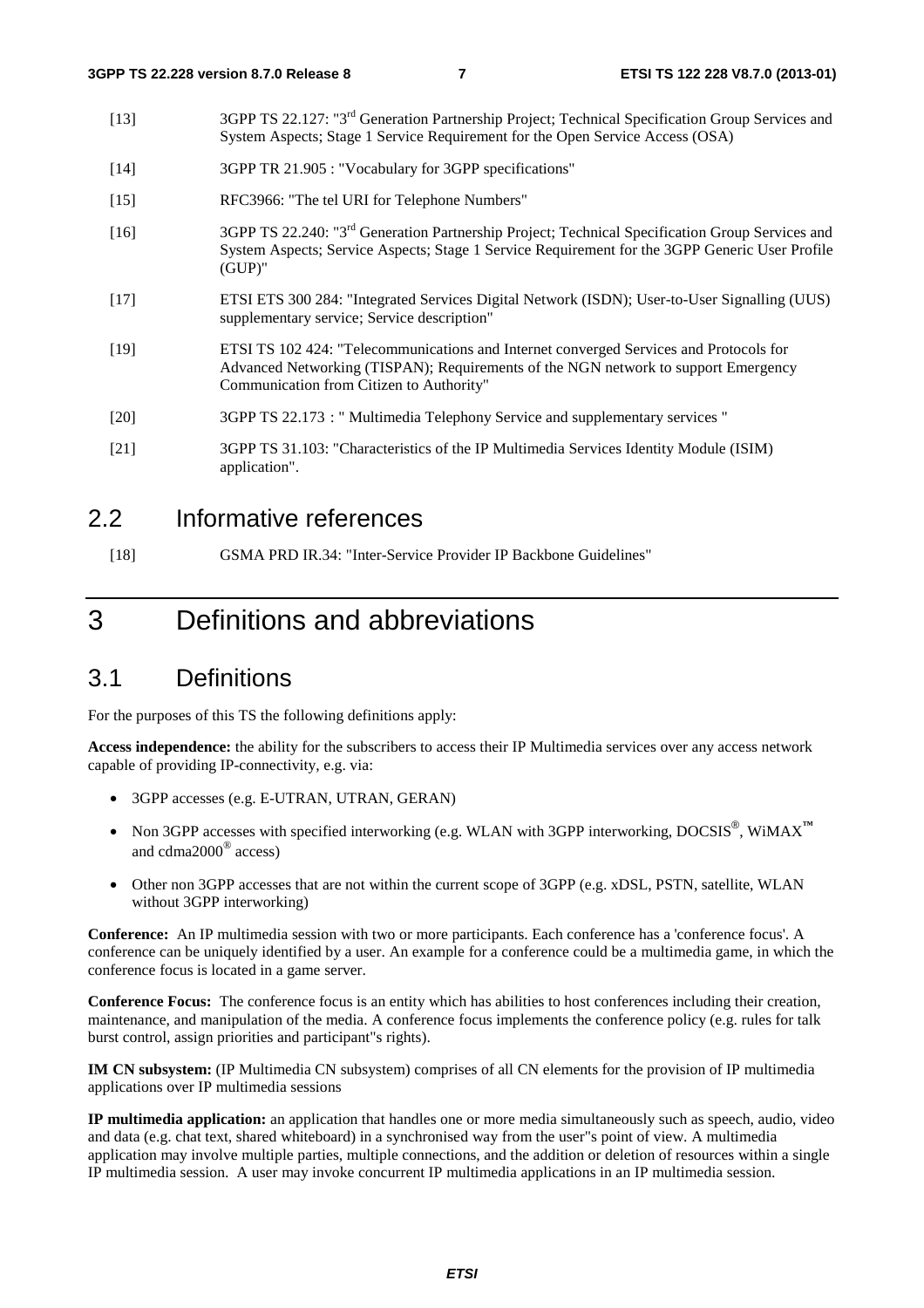**IP multimedia service:** an IP multimedia service is the user experience provided by one or more IP multimedia applications.

**IP multimedia session:** an IP multimedia session is a set of multimedia senders and receivers and the data streams flowing from senders to receivers. IP multimedia sessions are supported by the IP multimedia CN Subsystem and are enabled by IP connectivity bearers (e.g. GPRS as a bearer). A user may invoke concurrent IP multimedia sessions.

Further definitions are given in 3GPP TR 21.905 [14].

#### 3.2 Abbreviations

For the purposes of this TS the following abbreviations apply;

BVC Basic Voice Call<br>DOCSIS<sup>®</sup> Data Over Cable Data Over Cable Service Interface Specifications WiMAX**™** Worldwide Interoperability for Microwave Access NOTE: WiMAX<sup> $<sup>m</sup>$ </sup> is a trademark of the WiMAX Forum</sup> DOCSIS® is registered trademark of Cable Television Laboratories, Inc. cdma2000® is a registered trademark of the Telecommunications Industry Association (TIA-USA)

#### 4 Introduction

IP has opened up a whole range of communication applications, which may allow operators to develop totally new value added applications as well as to enhance their existing solutions. The open architecture and platforms supported by IP and operating systems may lead to applications and new opportunities that are more difficult to replicate using a standard switched centralised solution.

A complete solution for the support of IP multimedia applications (including voice communications) shall be available. The solution consists of UEs, GERAN or UTRAN radio access networks and GPRS evolved core network. One of the main objectives for 3GPP specifications is to ensure that the availability and behaviour of these IP applications when used via the 3GPP mobile access is at least as good as when used via other mobile access types.

### 5 High level requirements

Support for IP multimedia sessions shall be provided in a flexible manner to allow operators to differentiate their services in the market place as well customise them to meet specific user needs. This shall be provided by the use of service capabilities in both networks and terminals, for the creation and support of IP multimedia applications.

The following high level requirements shall be supported for IP multimedia applications:-

- Negotiable QoS for IP multimedia sessions both at the time of a session establishment as well as during the session by the operator and the user
- Negotiable QoS for individual media components in an IP multimedia session both at the time of establishing a media component as well as when the media component is active by the operator and the user
- End to end QoS for voice at least as good as that achieved by the circuit-switched wireless systems shall be enabled
- Support of roaming, negotiation between operators for QoS and for Service Capabilities is required. Such negotiation should be automated rather than manual, e.g., when another operator adds new service capabilities.
- Support of roaming and interconnection shall include the capability for media to be routed optimally between IMS operators, i.e. according to criteria set by the operators.
- Possibility for a network operator to implement IP Policy Control for IP multimedia applications.
- IP multimedia sessions shall be able to support a variety of different media types. A set of media types shall be identified to ensure interoperability (e.g. default codec selection and header compression).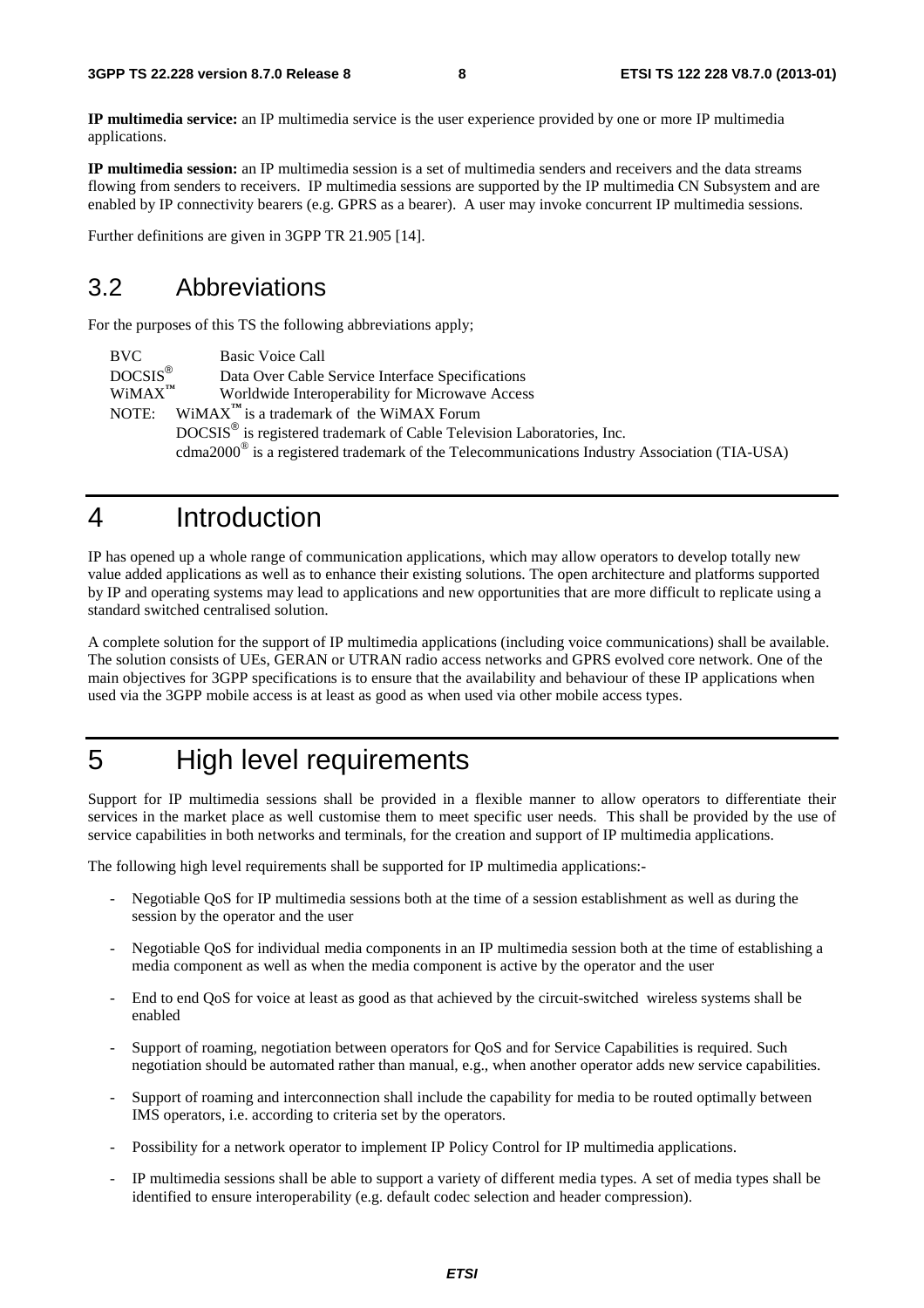- Within each IP multimedia session, one or more IP multimedia applications shall be supported. It shall be possible to support multiple IP multimedia applications to efficiently provide a coherent and consistent IP multimedia service experience. Such support involves identifying which applications are invoked per subscriber, understanding the appropriate order of the set of applications, and resolving application interactions during the session.
- The possibility for IP multimedia applications to be provided without a reduction in privacy, security, or authentication compared to corresponding packet switched and circuit switched services.
- IMS shall be capable to provide transcoding (at least for vocie sessions) where needed when two UEs do not support a common codec.
- Interconnection between two IMS domains shall be supported.

Note: see also Section 10

- Roaming shall be supported enabling users to access IP multimedia services provisioned by the:
	- Home Environment
	- Serving Network
- The principle of access independence shall be supported. It is desirable that an operator should be able to offer services to their subscribers regardless of how they obtain an IP connection (e.g. E-UTRAN, UTRAN, GERAN, fixed lines, LAN, DOCSIS®, WiMAX**™** and cdma2000® access).
	- Note: Access independence principle can only be ensured by 3GPP for the access technologies 3GPP has defined or has defined specific interworking.
- It shall be possible for the users to access IM CN via an IP connection (e.g. GPRS, fixed lines, LAN) with Network Address Translation (NAT) deployed.
- It shall be possible to support session-related internet applications that have been developed outside the 3GPP community.
- It shall be possible to limit the view of an operator"s network topology to authorised entities.
- It shall be possible to support the multiple UEs associated with a single IMS service subscription. It shall be possible to share one Public User Identity between multiple UEs. It shall also be possible to identify the individual UEs with separate Public User Identities. IMS shall be able to route sessions towards the identified UE(s), e.g. based on UE capability, User preference and/or Network preferences.
- It shall be possible for a service to identify and interact with a specific UE even when multiple UEs share the same single Public User Identity. A UE shall be capable to identify and interact with a specific UE even when multiple UEs share the same single Public User Identity, except when the UE supports only limited capabilities and thus is unable to become engaged in a service that requires such functionality. Examples include a telemetryonly capable UE that only supports the capabilities for point-to-point communication.
- The IMS shall be capable to access information about the state of a user's access connection, whether the user is roaming or not. According to operator policies this information may be provided to applications.
- The IMS shall be capable to access user location information, whether the user is roaming or not. According to operator policies this information may be provided to applications.
- Where required (e.g. by regulation) the IMS shall provide the capability for the user to indicate to the network that a communication is malicious.

Note: see also MCID in [20].

Where required (e.g. by regulation) the IMS shall provide the capability for the network, on behalf of the user, to reject incoming communications from users who have restricted the presentation of their originating identity.

Note: see also ACR in [20].

The IMS shall support the capability of enabling early media for an IMS multimedia session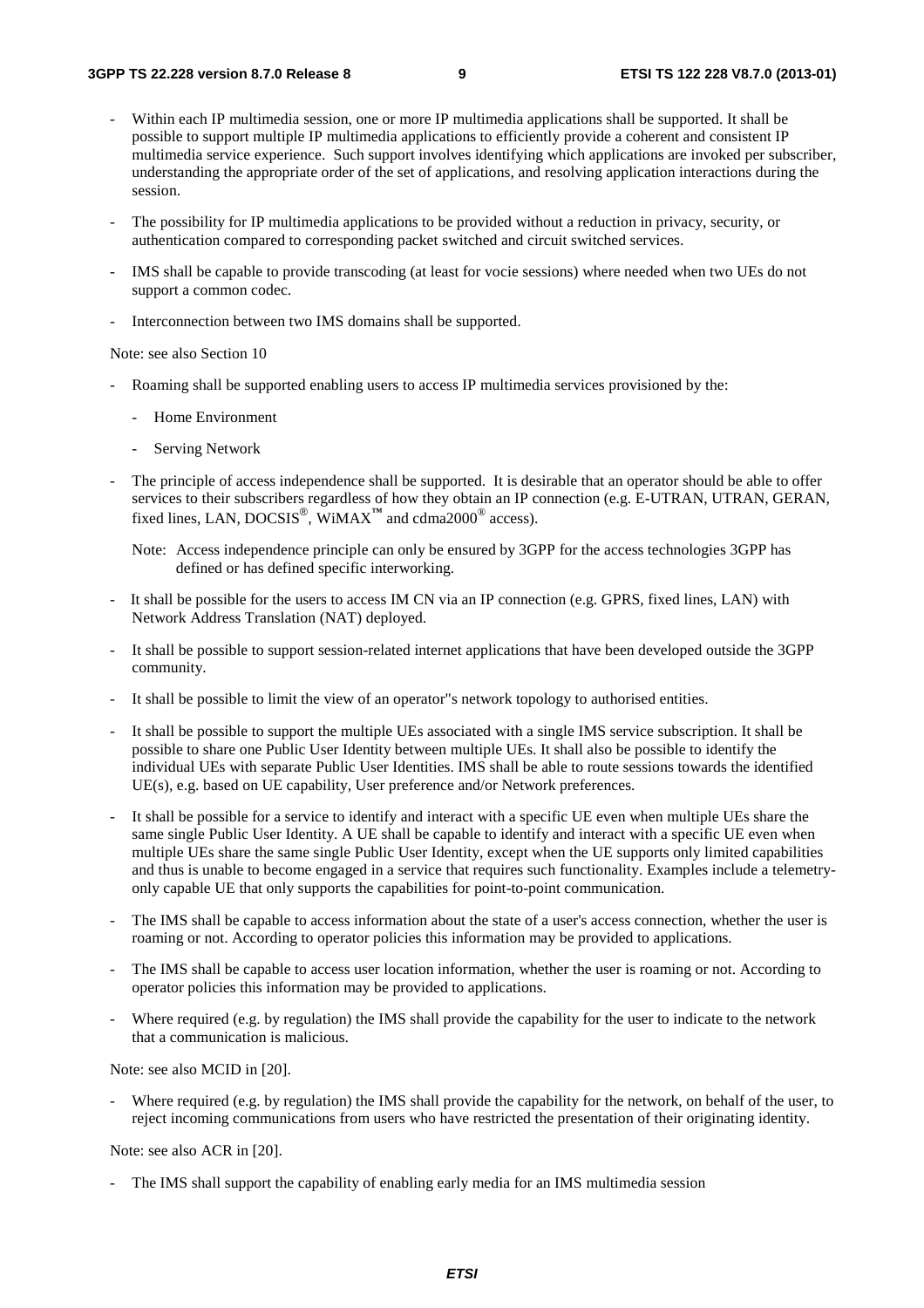Note: Early media refers to media (e.g., audio and video) that is exchanged before a particular session is accepted by the called user.

## 6 Standardised service capability approach

IP multimedia applications shall, as a principle, not be standardised, allowing operator specific variations. It shall be possible to enable rapid service creation and deployment using service capabilities.

It is important that commercially available IP multimedia applications are supported. In general compatibility shall be with these IP multimedia applications instead of building 3GPP-specific solutions.

The following options shall be available in the 3GPP standards to enable service delivery:

an architectural framework shall be created that enables maximum flexibility in the end user device and network servers, similar in concept to that used in the Internet.

This framework shall enable an operator to efficiently deploy IP multimedia applications in a network-agnostic manner without having to wait for these applications or additional enabling technology, to be standardised in 3GPP.

- service capabilities (enhanced to control IP multimedia applications), which will allow IP multimedia applications to be deployed in a vendor independent manner

CAMEL [10], MExE [11], SAT [12] and OSA [13], should be improved to support IP multimedia applications, e.g. additions to APIs, service capability features, service capability servers, user profile etc.

- the IM CN Subsystem user related data to be stored in a standardised format and to be managed and accessed using standardised mechanisms of the 3GPP Generic User Profile (GUP) [16].
- mechanisms which allow the network or the application to understand the limitations of the mobile and thereby take appropriate actions.
- Note: There is a concern that with a large variety of toolkits to create applications, service interworking between terminals and networks may be compromised and needs to be addressed.

#### 7 User service requirements

IP multimedia sessions provide the ability for users to invoke IP multimedia applications to send and receive (where applicable) voice and data communications, even when roaming. This includes interworking with existing voice and data networks for both fixed (e.g. PSTN, ISDN, internet etc.) and mobile users.

The IM CN subsystem shall support interworking with existing fixed and mobile voice and IP data networks, including PSTN, ISDN, Mobile and Internet.

It shall be possible to have basic voice calls between IMS users and users in CS domain/PSTN-style networks. When an IM session originates or terminates in a CS telephony call, the experience of the CS telephony network user should not substantially differ from that of a call between two CS telephony network users in terms of aspects such as the delay to set-up communications and the total permissible delay in transporting speech between the end users. The IM CN subsystem does not necessarily have to support all services offered by the CS telephony network.

#### 7.1 Identifying IP multimedia application subscriptions

There is no requirement to support standardised subscription mechanisms for IP multimedia applications.

IP multimedia applications may require to be provisioned and configured by users and operators. Since the source and variety of IP multimedia applications may not be standardised, the specific feature codes to provision, enable and configure IP multimedia applications may not be standardised either. .

Note: The standardised service capabilities, personalised Internet web pages and evolving IP mechanisms may be used to allow user (self) provisioning, configuration and enabling of IP multimedia applications.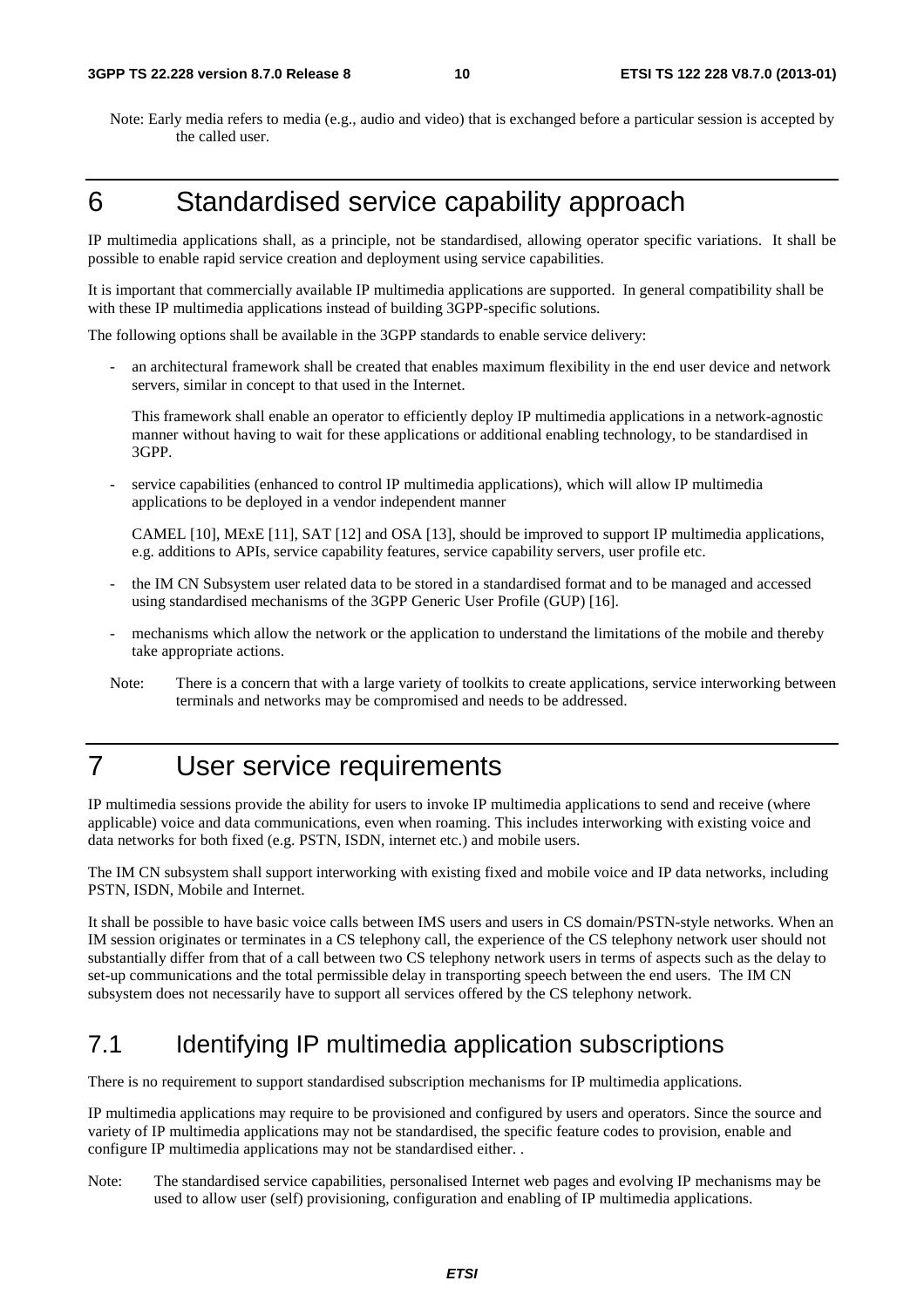#### 7.2 Access to the IM CN subsystem

#### 7.2.0 General

IMS, complying with the principle of access independence, supports IP multimedia applications via IP multimedia sessions over a multitude of IP Connectivity Access Networks. These include e.g. E-UTRAN, UTRAN, GERAN, fixed line, I-WLAN, DOCSIS<sup>®</sup>, WiMAX<sup>™</sup> and cdma2000<sup>®</sup> access.

#### 7.2.1 Access control

The IM CN subsystem shall be able to verify at any time that the user is entitled to use the resources of the IM CN subsystem.

#### 7.2.2 IMS Registration and De-registration

In order to be able to access services from the IM CN Subsystem a UE shall register on the IM CN Subsystem.

- A UE that supports IMS shall be able to register on the IM CN Subsystem.
- A UE may support automated IMS registration, e.g. when gaining access to the PS domain.
- A UE that supports IMS shall be able to de-register from the IM CN Subsystem.
- The network operator shall be able to de-register a UE from the IM CN Subsystem.

#### 7.3 Capability negotiation

The IMS shall provide the capability for IP multimedia applications (whether it is an application of a user or the network) to negotiate their capabilities to identify and select the available media components, QoS etc. of IP multimedia sessions. It shall be possible for the capability negotiation to take place on invocation, acceptance and during an IP multimedia session (e.g. following a change in UE capabilities, change in media types etc.). Capability negotiation may be initiated by the user, operator or an application on behalf of them.

In order to support the user's preferences for IP multimedia applications, the capability negotiation shall take into account the information in the user profile whenever applicable. This includes the capability to route the IP multimedia session to a specific UE, when multiple UEs share the same IMS service subscription.

#### 7.4 Redirecting of IP Multimedia sessions

The IMS shall support the capability for the user, or the network on behalf of the user, to identify an alternative destination for an IP multimedia session or individual media of an IP multimedia session. Redirection to alternative destinations may be initiated by the sending party, receiving party or the network on their behalf. It shall be possible for redirection to be initiated at various stages of an IP Multimedia session. For example:

- Prior to the set up of an IP Multimedia session
- During the intial request for an IP Multimedia session
- During the establishment of an IP Multimedia session
- While the IP Multimedia session is ongoing

Redirection can be applied for all Multimedia sessions unconditionally or it can be caused by any of a set list of events or conditions. Typical causes could be:

- Identity of the caller
- Location or presence of the calling or called party
- If the called party is already in a session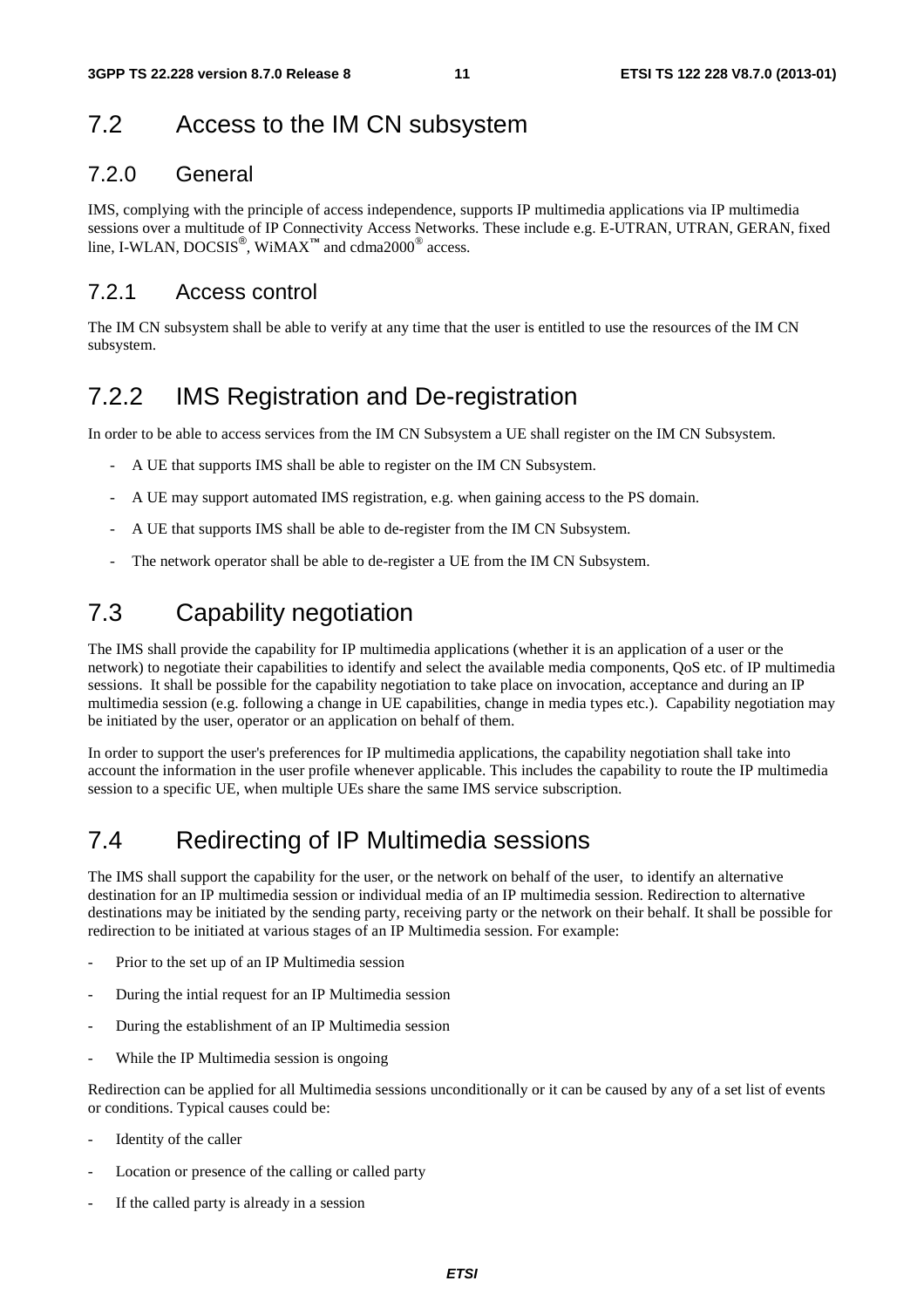- If the called party is unreachable or unavailable in some other way
- If the called party does not respond
- After a specified alerting interval
- User"s preference on routing for specific IP Multimedia session based on the capabilities of multiple UEs sharing the same IMS service subscription.

#### **Time of day.**

There are other causes that could be applied that do not require standardisation.

#### 7.5 Invoking an IP multimedia session

The user shall be able to invoke one or more IP multimedia sessions. The user shall also be able to activate concurrent IP multimedia applications within each IP multimedia session.

#### 7.5.1 Identification of entities

Both telecom and internet numbering and addressing schemes shall be supported as public identities. IP multimedia communication establishment (both originating and terminating) depending on originator shall be able to be based on E.164/TELURI (e.g. tel:+4412345678) [15]or SIP URI (sip:my.name@company.org) [9]. It shall be possible to assign several public identities for one subscription.

Whilst not required for routing between terminals within the IMS, it should be possible for the network to recognise and treat URIs, containing 'IM' or 'Pres' prefixes, received from other networks supporting such prefixes.

Whilst not required for routing between terminals within the IMS, it should be possible to append an 'IM' or 'Pres' prefix to an outgoing URI to enable routing to the correct addressee in external networks supporting such prefixes.

Public identities shall be administered by the network operator and shall not be changeable by the user.

It shall be possible for the network operator to guarantee the authenticity of a public identity presented for an incoming session to a user where the communication is wholly across trusted network. This is equivalent to the situation for CLIP with today"s telephony networks.

It shall be possible for the network operator to use

- the same E.164 number for IP multimedia sessions and CS speech telephony (TS11) [1]
- a different E.164 number if desired for IP multimedia sessions

This allows customers who originally had only an E164 MSISDN to retain the same number for receiving communications in the IM domain and also in the CS domain when outside IM coverage.

#### 7.5.2 Negotiation at IM session invocation

It shall be possible for the capability negotiation to take place at the time of the IP multimedia session invocation. Refer to subclause 7.3 for further details on capability negotiation on IP multimedia session invocation.

#### 7.5.3 Emergency communications

The requirements for Emergency communications are contained in [5] for PLMN specified by 3GPP and in [19] for NGN broadband accesses.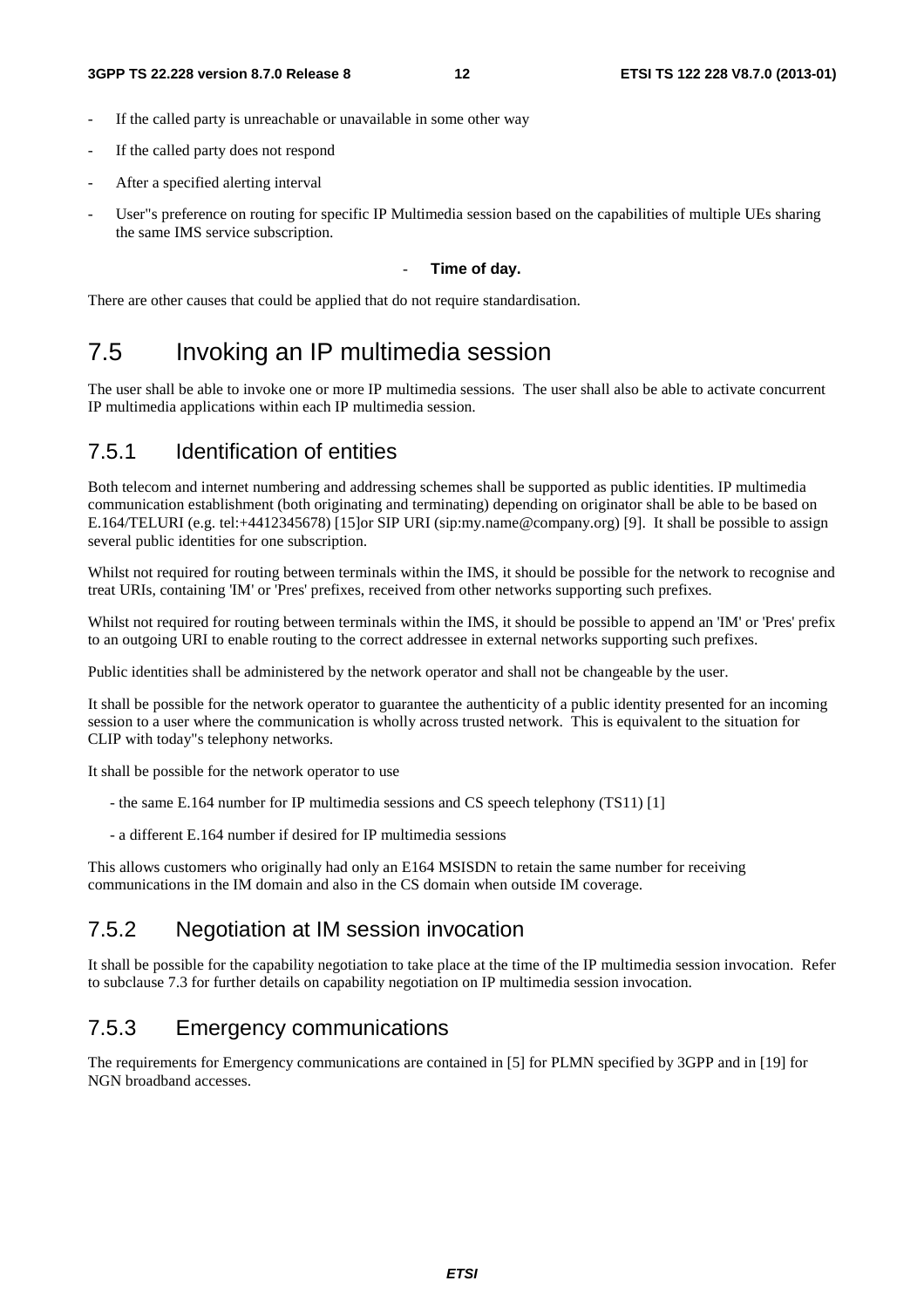### 7.6 Handling of an incoming session (by the terminating entity)

#### 7.6.1 Automatic re-routing

IMS shall provide the capability to handle communications rejected (e.g. due to unavailability of PSTN/ISDN resources) using re-routing.

#### 7.6.2 Presentation of session originator identity

The IMS shall present the identity of the session originator (see 7.5.1).The network shall suppress the presentation of the identity when requested by the session originator.

Operator policies (e.g. requirements for support of emergency communications) may over-ride the user request for suppression.

#### 7.6.3 Negotiation of an incoming session

Interaction with the user profile shall be supported, and additionally direct interaction with the user may be required. Refer to subclause 7.3 for further details on capability negotiation on an incoming IP multimedia session.

#### 7.6.4 Accepting or rejecting an incoming session

It shall be possible for the user to either accept, reject, ignore or re-direct an incoming IP multimedia session. Further, it shall also be possible for the user to accept only a subset of the offered media, not have any of the media offered to him at all etc.

#### 7.7 Handling of an ongoing session

#### 7.7.1 User modification of media in an ongoing session

The user shall be able to negotiate the addition or deletion of media components of IP multimedia applications during an IP multimedia session. Refer to subclause 7.3 for further details on capability negotiation during an IP multimedia session.

#### 7.7.2 Suspending and resuming of an ongoing session

It shall be possible for the user to suspend an IP multimedia session, and resume that IP multimedia session at a later time.

#### 7.7.3 Presentation of identity of connected-to party of a session

It shall be possible to present to the originator of a session the identity of the party to which she is connected (see 7.5.1).

However, the connected-to party shall be able to request that her identity is not revealed to the originator of the session.

Operator policies (e.g. requirements for support of emergency communications) may over-ride the user request for suppression.

#### 7.8 Ending a session

The user shall be able to end an IP multimedia session at any time during the session. The network may end an IP multimedia session at any time during the session (e.g. in failure conditions).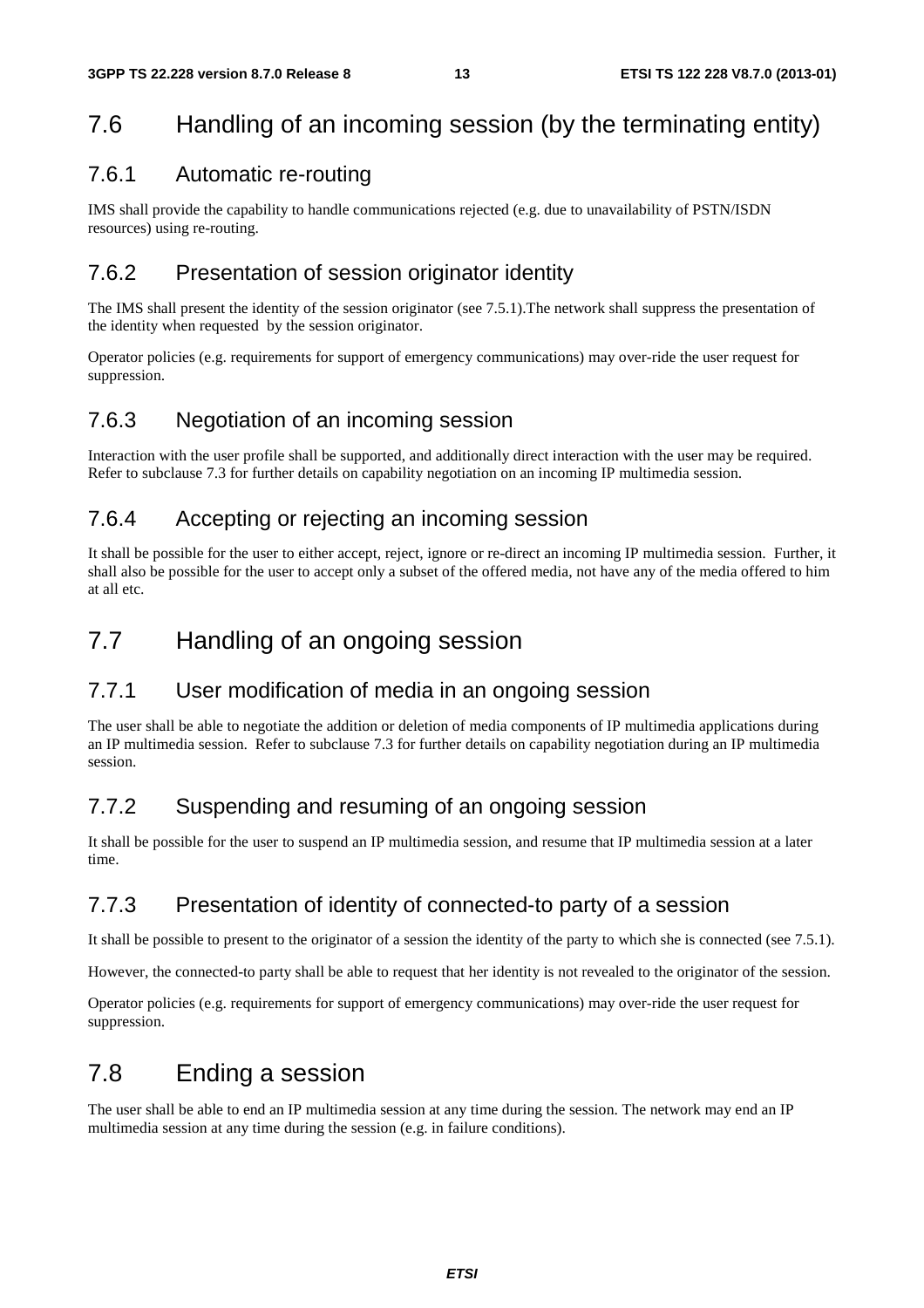#### 7.9 Void

#### 7.10 Handling of conferences

Conferences allow users participating in the conference to communicate with all other participants simultaneously. A conference has a "conference focus", that controls the conference.

Note that a user, participating in the conference, depending on the conference policy may be allowed to communicate with the focus (e.g. to request invitation of another user into the conference).

The following minimum user requirements for conferences exist:

- A user shall be able to request the creation of a conference.
- A user shall be able to request to join an existing conference.
- A user participating in the conference shall be able to request modification of the conference (e.g. add/remove media, manipulation of data streams, add/remove participants) depending on the conference policy.
- A user participating in the conference shall be able to request termination of the conference, depending on the conference policy.
- A user participating in the conference shall be able to receive information from the conference focus (e.g. participants in conference, participants joining or leaving the conference)

#### 7.11 Handling of multicast services

Multicast services allow IMS users and service providers to send multimedia to a group of IMS users simultaneously in an unidirectional way of communication. The underlying network may be able to support mechanisms that optimize the delivery of multimedia to the individual members of that group (e.g. MBMS [7])

- Note: an example for applicability of multicast services could be the IMS based 'Push to talk over Cellular' service, that is being standardised by OMA.
- An IMS application located on an application server in the network shall be able to request that multimedia is sent to a group of IMS users, which are specified by this request.
- Depending on the capabilities of the underlying network IMS shall be able to use optimized mechanisms of the network (e.g. multicast capabilities such as MBMS [7]) for the delivery of multimedia to the group of IMS users.

#### 7.12 Support for Local Numbers in the IMS

If a number or short code originating from a UE corresponds to the HPLMN's numbering plan, or is recognised as a service access short code, it shall be routed by the HPLMN accordingly.

A number or short code originating from a UE in a VPLMN may have a local call indicator (LCI) added to it. The value of an LCI helps the HPLMN to route the call and, if necessary, route the call to the country/VPLMN of origin.

The HPLMN shall analyse the received number and route the call as follows:

If the number or short code has an LCI the HPLMN should route the call according to the value of the LCI. If the HPLMN is unable to resolve or route the received number then an error message shall be returned to the originating UE.

#### 7.13 User determined user busy

The network shall support the capability of a user to reject an incoming IMS session with an indication of "user busy". This indication may be used by the network as a trigger for certain services e.g. Call Forwarding on Busy. If the session rejection is propagated back to the originator, the "user busy" indication must be provided as the cause of the rejection.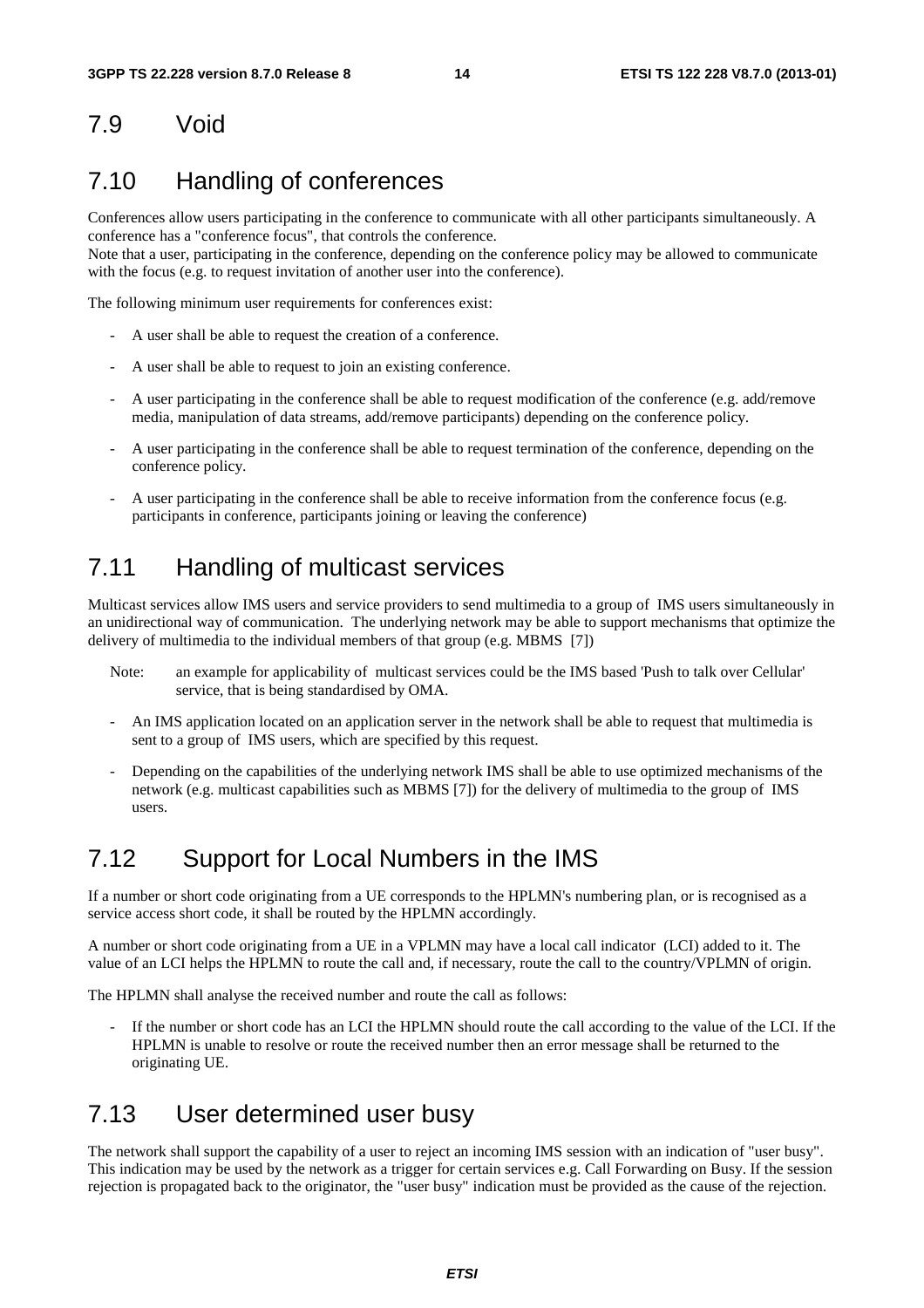The conditions for user determined "user busy" include:

- the session is offered to a single contact that rejects with a "user busy" indication; or
- the session is offered to multiple contacts with a single public identity, and one contact rejects with a "user busy" indication on behalf of the set of contacts; or
- the session is offered to multiple contacts; and
	- none of the contacts progress the session; and
	- one or more of the contacts rejects with a "user busy" indication.

NOTE: A contact is e.g. a terminal, a UE, or some other kind of equipment in the user premises.

#### 8 Interworking requirements

#### 8.1 General

The IMS shall support the capability for interoperability with the following:

- PLMN CS domain.
- PSTN/ISDN networks.
- Packet Cable network,
- Internet.
- Other non 3GPP networks providing IP Multimedia sessions.

The scope of this interoperability may result in a limited service capability.

#### 8.2 Interworking with PLMN CS Domain

The IMS shall support conveyance of voice calls and multimedia services between IMS users and users in CS domain (within the limits set by the CS domain).

If more than one IMS party is involved in a communication with a PSTN party/parties, the communication between the IMS parties shall not be adversely impacted by the presence of a PSTN party.

Note: That this boundary may still be subject to regulatory requirements associated with communications with the PSTN including, but not limited to, lawful interception of voice calls and multimedia services, and number portability.

The boundary interworking shall be able to convey the information associated with the services listed below:

CLIP/CLIR;

Call Forwarding.

Also due to regulatory reasons the subscriber identity may be required to be conveyed via the IMS-CS/PSTN boundary to enable calling line identification services on both sides.

Support of:

Call barring,

Call waiting/hold,

MPTY,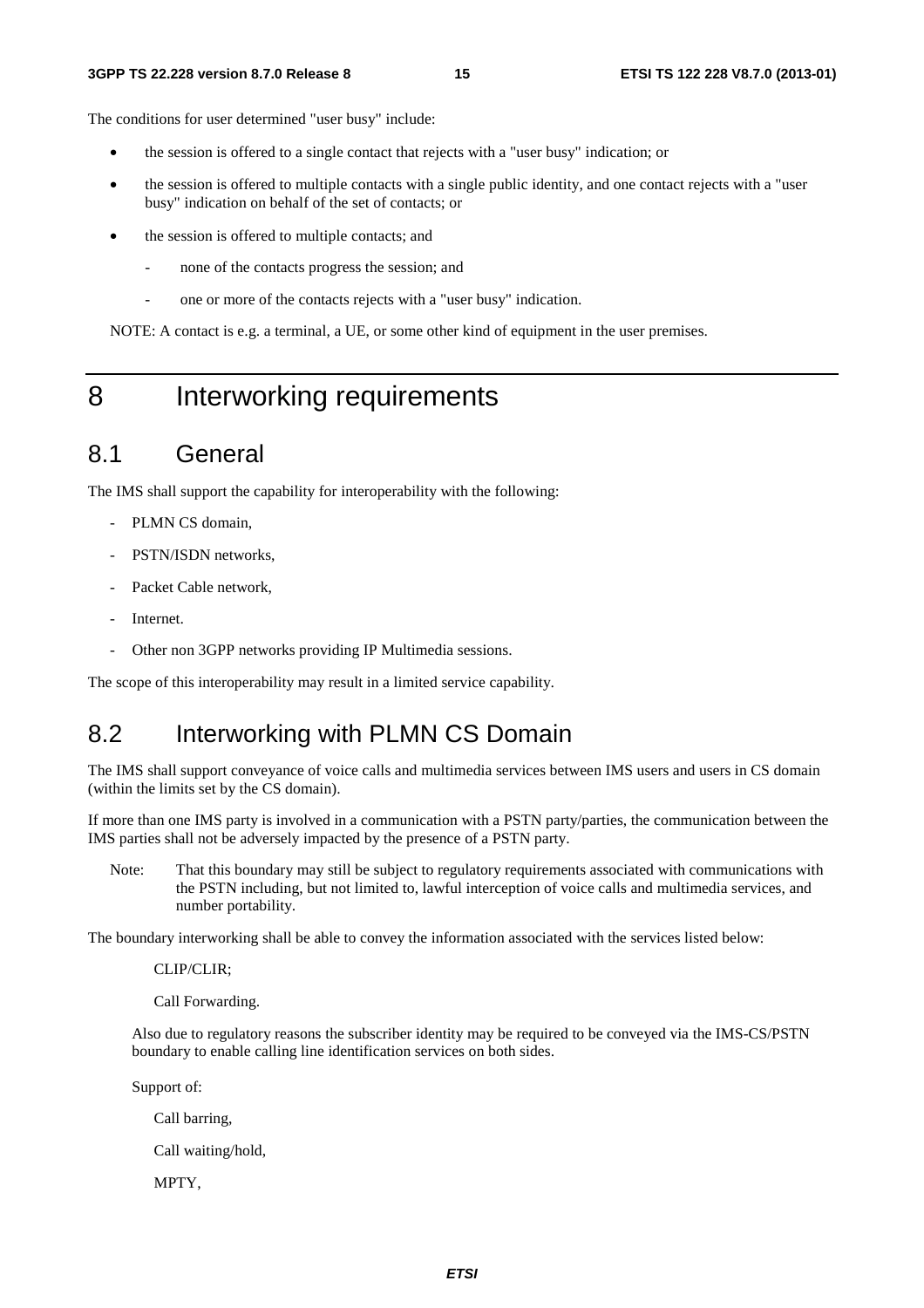on the boundary interface is for further study.

#### 8.3 Interworking with PSTN/ISDN networks

#### 8.3.0 General

Interworking between IMS and PSTN/ISDN networks shall be supported. PSTN/ISDN networks in this context refer to legacy PSTN/ISDN and TISPAN NGNs supporting PSTN/ISDN Emulation.

NOTE: TISPAN NGN supporting PSTN/ISDN Emulation provide to the end-user the same experience as a legacy PSTN/ISDN and from a interconnection perspective the TISPAN NGN behaves like an IMS network.

As a network option and depending on inter-operator policies, the IMS shall support transit of traffic between PSTN/ISDN networks.

#### 8.3.1 Overlap Signalling

Support for overlap signalling in the IMS is an option limited to the interworking with PSTN/ISDN networks that use overlap signalling. Support of this option shall be based on inter-operator policies at the interconnection point. The IMS of operators not supporting overlap signalling shall not be affected.

In the absence of such inter-operator policies, networks interworking with IMS shall select appropriate signalling mechanisms to complete the call without any impact on IMS networks not supporting overlap signalling..

NOTE 1: PSTN/ISDN networks that convert overlap signalling to en-bloc, are considered to be networks that do not use overlap signalling.

In the cases where a PSTN/ISDN network, based on inter-operator policies, provides overlap signalling into the IMS, the following requirements shall be taken into account:

- For calls terminating in the IMS, conversion of overlap signalling to en-bloc shall take place within the IMS domain.
- Impact on the IMS shall be minimized.
- The service experience for the end-user shall be similar to the PSTN/ISDN.
- When the IMS network supports transit of traffic, transit of overlap signalling may be supported towards destination networks, if the policy permits overlap signalling towards those.

NOTE 2: Overlap signalling support should not be linked to E.164 numbering schemes.

NOTE 3: Overlap signalling is not generated or terminated by an IMS UE it is only generated or terminated by devices within the PSTN/ISDN networks.

#### 8.3.2 Subaddressing (SUB)

Where public telecommunication numbers are used, the IMS may support the Subaddress (SUB) service that allows the called (served) user to expand his addressing capacity beyond the one given by the public telecommunication number.

NOTE: Subaddressing is required for interoperability with existing users.

Subaddressing is required when at least one of the users services are provided from an ISDN.

The IMS may support the interoperability of Subaddressing with the PSTN/ISDN networks and vice versa.

#### 8.3.3 User-to-User Signalling (UUS)

The IMS may support the User-to-User Signalling (UUS) service that enables a calling party to send and/or receive a limited amount of User-to-User-Information (UUI) to/from a called party in association with a communication.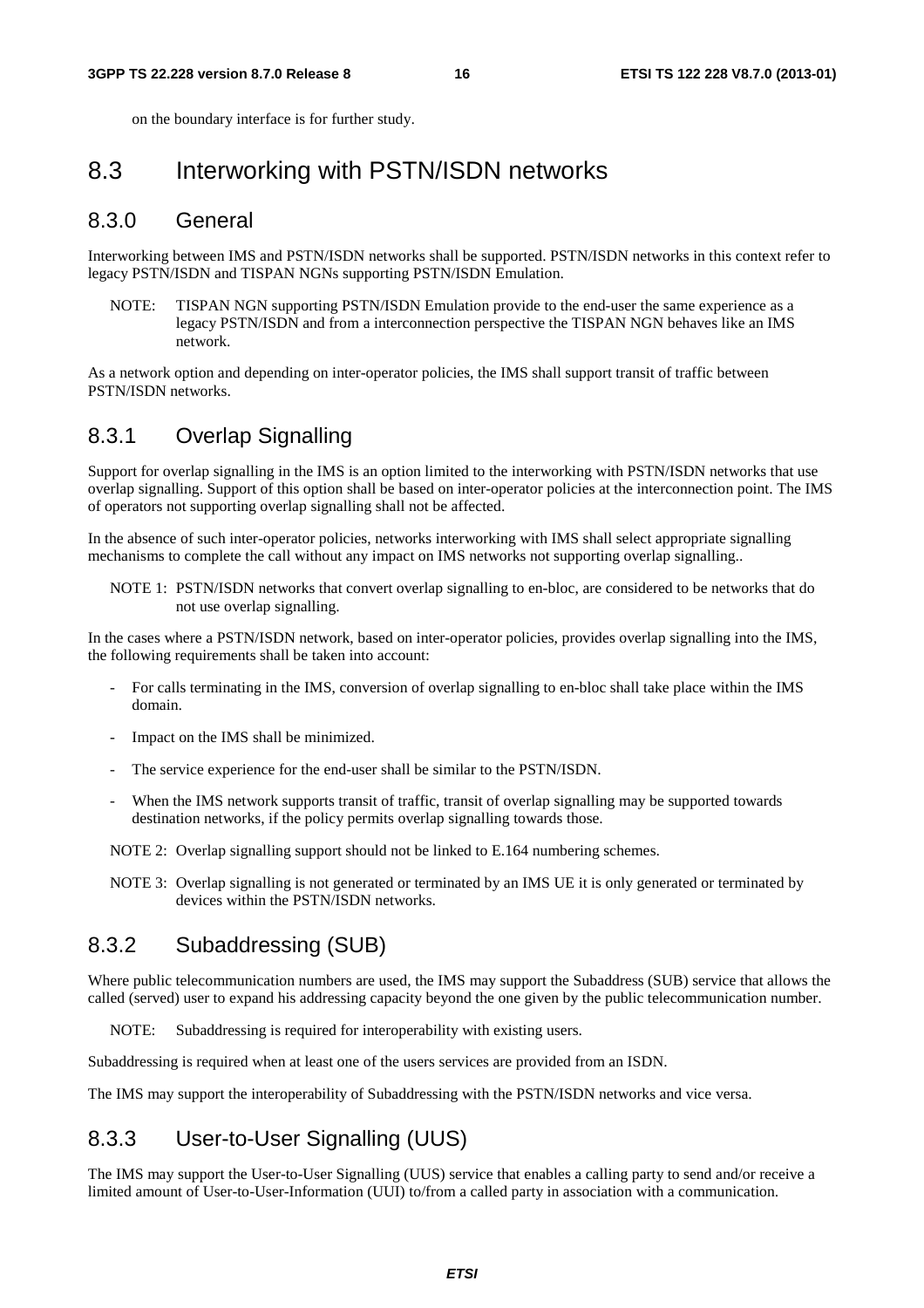NOTE: UUS is required for interoperability with existing users.

UUS is required when at least one of the users services are provided from an ISDN.

The IMS may support the interoperability of User-to-User Signalling services with the PSTN/ISDN networks and vice versa.

Only UUS service 1 with an implicit request is supported [17].

#### 8.4 Void

#### 8.5 Interworking with Packet Cable

The IMS shall support the capability for interoperability with Packet Cable networks. The scope of this interoperability may result in a limited service capability.

#### 8.6 Interworking with Internet

The IMS shall support interworking with the Internet.

#### 9 IP Addressing

#### 9.1 General

The Operator of an IMS infrastructure may base the implementation on IPv4 only, IPv6 only or both. The choice is an operator option.

The IMS may support UEs using IPv4 only, IPv6 only or both at an IP-based User-Network Interface. The choice is an operator option.

#### 9.2 IP addressing for cdma2000 access to IMS

The IMS may support UEs using simultaneous multiple IP addresses.

#### 10 Interconnection requirements

#### 10.1 Introduction

IMS interconnect represents the interconnection of IMS functionality between 2 IMS networks over an underlying IP infrastructure.

#### 10.2 IP interconnect

The IP connection used for IMS IP interconnect shall be generic such that it can support all combinations of core network interconnection. E.g. the IP interconnection shall be shared between the IMS interconnection and the CS IP interconnection.

It shall be possible to handle the inter-connection of all services over this generic IP interface. The handling of security and charging shall also be generic for all IP inter-connect scenarios.

#### 10.3 IMS interconnect

The following requirements apply at the interconnection point between two different IMS domains.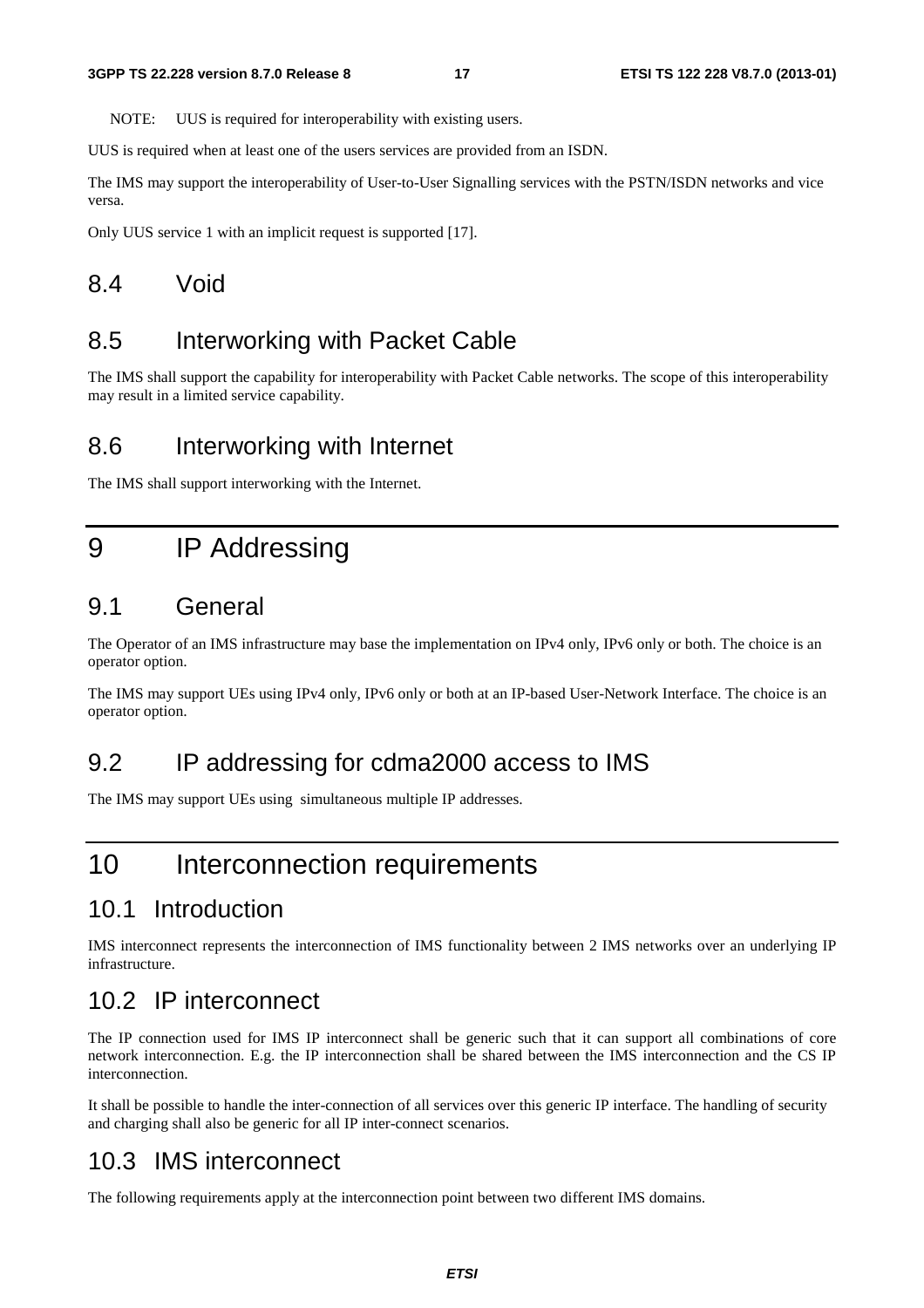#### **3GPP TS 22.228 version 8.7.0 Release 8 18 ETSI TS 122 228 V8.7.0 (2013-01)**

In case two UEs, belonging to two IMS domains, do not support a common codec for voice service session, the network shall be capable to provide transcoding functionality at the interconnection point betwween the twod domains.

The IMS shall support the capability for service interoperability by means of service interworking requirements defined in section 8.

The IMS shall support the capability for service identification, when such information is available.

It shall be possible to apply operator defined policy at the interconnection point..

The system shall support the capability for control the session resources when two different network domains are connected which may have different IP addressing scheme.

The IMS shall support full IP inter-connection between core networks either by direct connection or by using an intermediate carrier (e.g. GSMA IPX [18]).

The IMS shall support both bilateral interconnection between two carriers and multilateral interconnection (e.g GSMA IPX [18]) provided by intermediate carrier.

The IMS shall support service aware interconnection.

Note: service awareness could be based on service identification, media parameters etc.

The IMS shall support codec negotiation across one or multiple interconnects to minimise transcoding (and prefereably eliminate it) to provide the highest quality service to the user.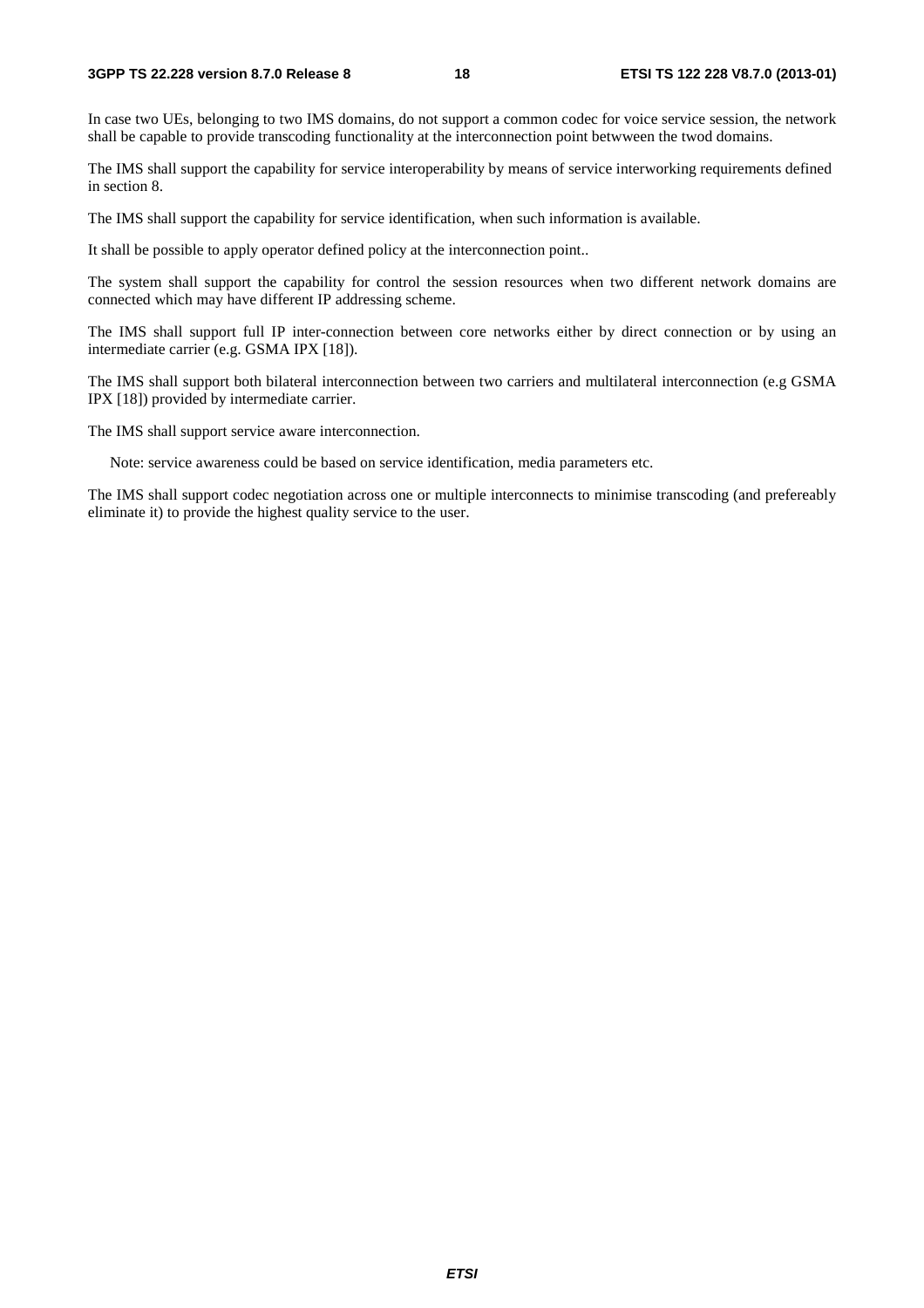## Annex A (informative): Example IP multimedia application scenarios

The following example scenarios describe the personalised handling of individual media in multimedia applications (note that this list is neither complete nor exhaustive):-

- 1) The user is in a voice communication, and receives an incoming IP video communication. The user decides not to accept the communication, but diverts the incoming video to a messaging system. Further, the user is given an indication that there is a video message in his mail box
- 2) The user is in a voice communication, and receives an incoming video communication. The user decides to accept the communication but wishes to switch between the two communications.
- 3) The user is idle in a network and not involved in a communication. The user modifies his user profile to divert all voice communications other than those from high priority, pre-identified callers (e.g. his boss). In this scenario all emails and text messages continue to be received regardless of the sender.
- 4) On receiving a communication, the calling party's identity is displayed (if not restricted) and user shall be able to decide whether to accept the communication, or divert to a messaging system. The user shall be able to request media handling of the communication (e.g. media splitting to different destinations, media conversion).
- 5) The user is busy in a communication when receiving an incoming communication, but responds to the originating party that he will respond later. The user may request that the originating party's details (if not restricted) are stored with a reminder in user's profile.
- 6) Hi-fi sound (nuances, character of voice)

Person(s): Marketing Manager, Rita

Situation: She is at a launch party for some customers in London. In the break she listens to her messages and one from another customer in Tokyo gets her attention. He just wants her to call, but doesn"t say if it is urgent or not.

Solution: Due to the excellent sound quality of the terminals involved and the messaging system, she picks up the faint irritation in his voice and decides to call him immediately. It was urgent and she could remedy the situation easily by emailing the information from her built in PDA storage. The customer was relieved as he was just going in to a very important meeting.

Benefit(s): Good sound quality gives more information to base judgements on, i.e. emulates real life meetings better.

7) Stereo sound (nuances, character of voice plus positions, sound-scapes)

Person(s): Purchase Officer, Gustavo

Situation: Participates in a conference to discuss purchase of a new kind of steel for the factory in Rio. As he is on the road he calls from his hotel room in Sydney. The conference is in the head office in Rio. The local department has invited the two final contenders to have them argue their cases. The two companies are positioned at the different ends of the table. One of the groups is presenting and mentions something about deliveries. A side remark is barely audible, 'we can"t deliver that quality and that quantity this year !' Who gave this remark?

Solution: The excellent sound quality together with the stereoscopic sound gives Gustavo the information he needed. It was the other group that gave the remark. The decision was made for him at that point. He gave the order to the presenting group right after they finished a very good presentation that told him everything he wanted to hear. The setup at the head office was done with two synchronized UEs at each end of the table. Benefit(s): Stereoscopic sound gives even more information than just hi-fi sound to base judgements on, i.e. emulates real life meetings better.

8) Conference/chat with "private rooms"

Person(s): A project team at an IT company: Rick, Diana, Ted, Sven and Liu They are based in different cities.

Situation: The project team has one of their weekly reporting meetings using their mobile communicators. In the middle of the meeting, Rick and Diana get lost in a lengthy arguing on some detailed design matters that bores the rest of the team. Ted, the moderator, finds that it is nevertheless necessary to give Rick and Diana some minutes to finish their discussion, so he decides to not interrupt them. At the same time Sven remembers that he need to remind Liu to send a report to him on the latest findings from her research work. Solution: The team use a conference/chat service with the new facility "private rooms". This allows Sven to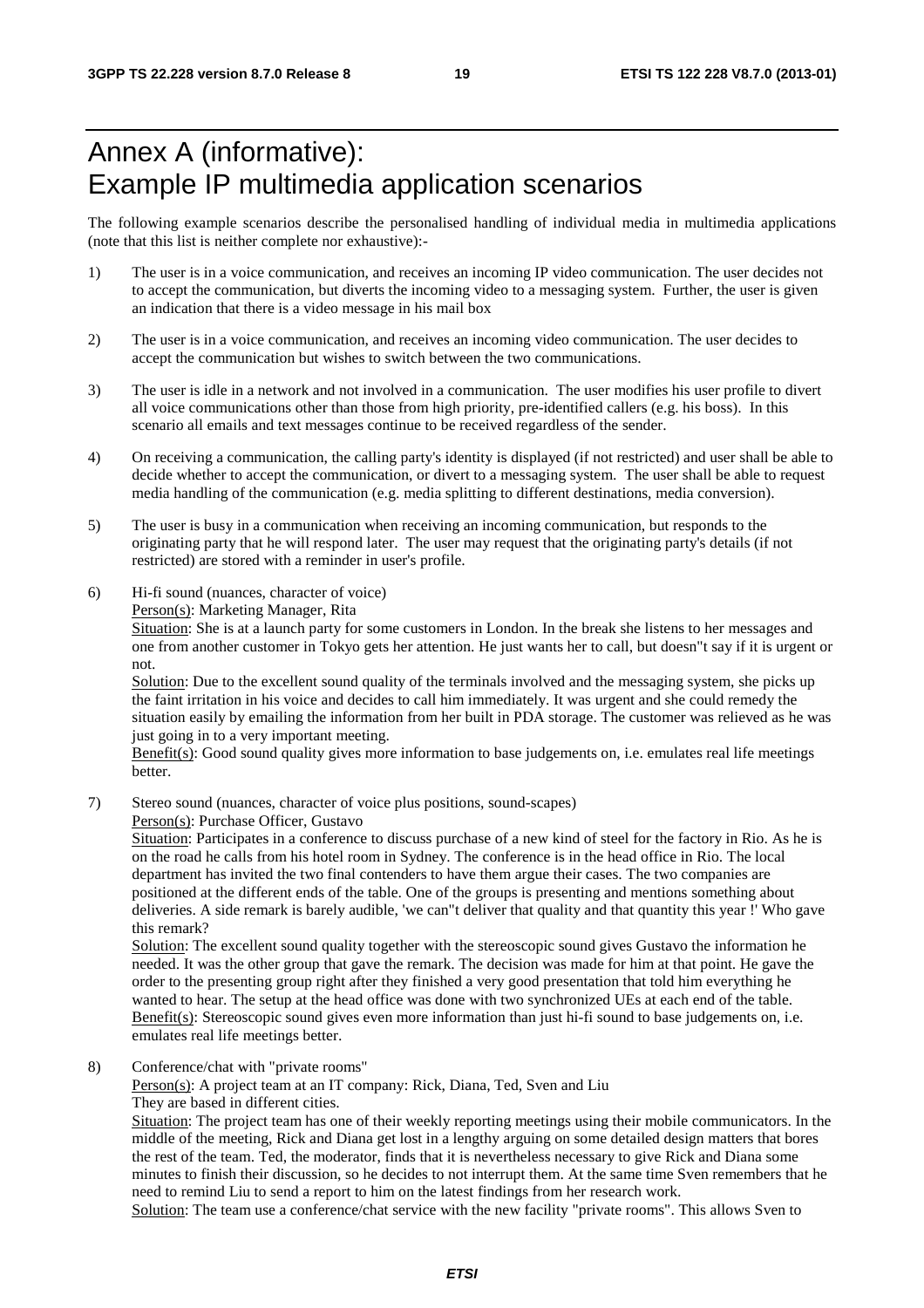direct a few words in privacy to Liu. Sven activates easily this feature by the GUI of his communicator. Liu is immediately notified by the GUI of her communicator that Sven is now talking privately with her (this is necessary to avoid embarrassing misunderstandings that could occur if Liu would answer Sven in the "common room" instead of in the new "private room" that Sven has created).

Since the voices of all conference members are synthetically mapped in a stereophonic projection, Liu is able to hear what Sven is saying, even though he speaks simultaneously with the other team members (the

communicator will not automatically adjust the sound volume of the "common room", since it cannot know if Liu is more interested in Sven's comments or in continuing to listen to the other team members).

Benefit(s): This service emulates virtual presence in a conference room in the best possible way without adding more visionary technologies like holographic projections, etc. The synthetic stereophonic sound projection provides good possibilities for a conference member to discriminate unwanted voices even if the meeting situation is informal and spontaneous and everyone are talking at the same time. The flexible possibilities to create one or more "private rooms" make it easy to make private comments to selected colleagues. The easy-touse and fast responding GUI makes the needed end-user effort to create a new "room" so low, that it feels natural to use the function even for exchanging just a few quick words.

Alternative use: Exchange the IT project team with a gang of teenagers that are planning what to do in the weekend. The service works perfectly well also in that scenario and provides the same benefits. Additional features: Easy GUI controlled addition of new participants (can be initiated by any of the participants), including addressing, notification/invitation, etc. (cf. "outgoing call" in PSTN). GUI notification of new incoming session invitations (cf. "incoming call" in PSTN) and possibility to choose action as desired (incorporate the "calling party" in the existing conference session, creating a new separate session, rejecting the invitation, diverting it to a messaging system, etc.) Whiteboarding and/or application sharing.

9) Multiplayer mobile gaming with voice channel

Person(s): Joe (age 15), Blenda (age 14), Fredric (age 15) and all their "cyber friends" in the Shoot-n-Shout v.14.0 community

Situation: In the legendary multiplayer game Shoot-n-Shout v.14.0 the most popular game mode is a team competition. The idea is simply to shoot down the members of the concurring teams. There are always a lot of active game sessions in CyberSpace. At a web/WAP service operated by the game application provider, interested potential players can choose a game session and also find other gamers to form a team with. There is a text chat service where potential team-mates can learn to know each other.

Joe, Blenda and Fredric meet on the web/WAP chat and decide to form a team to take up the fight in one of the Shoot-n-Shout sessions. They are preparing a game strategy in advance through the text chat service, but when they have started the battle it takes too long time to type text, so they the will need another way to communicate with each other.

Solution: The game application provider makes use of a conference/chat service with "private rooms" in order to provide a multi-player voice service to the players of Shoot-n-Shout. When a game starts there is one "common room" where all players can talk (or rather shout) to each other and one "private room" for each team. Players in a team can also dynamically create more "private rooms" if they only like to talk to one (or a few) of their friends. (See the conference/chat scenario for details.)

The volume (and stereophonic position) of the players voices when they are using the "common room" is controlled so that it matches the virtual surroundings in the game environment. As an example, players that are behind a wall will only be heard as a vague whisper in the distance.

Benefit(s): A voice channel will enhance the gaming experience for several popular network games.

10) Application sharing with voice commentary

Person(s): Marketing Manager, Rita and Media expert, Jones

Situation: The launch of a new campaign for some customers in London. Last minute feedback is that one of the customers is expecting the latest gadget to be included, even if its only a prototype. Rita knows it"s not included in the presentation and she has no information with her.

Solution: Rita calls Jones, the media guru they employed for design of their important presentations. He has the information and some pictorials. He sends them over into Rita"s PowerPoint application and they edit the new slide together as they discuss the textual information to be included.

Benefit(s): The process is extremely interactive and the session takes only 5 minutes thanks to the broadband connection and the fact that they don"t need to Ping-Pong the pictures and the text back and forth. (Emphasize mobile or fixed access as required). The customer is happy and a Letter of Intent is signed.

Comments: By adding voice and pictures in an interactive session we achieve both effectiveness and interaction, two desired components.

11) Emergency location with voice conversation, navigation and picture transfer Person(s): Ma Beth, her children and the pet dog Bobby Situation: The family is out driving in the country side and they take a turn on the slippery country road a bit too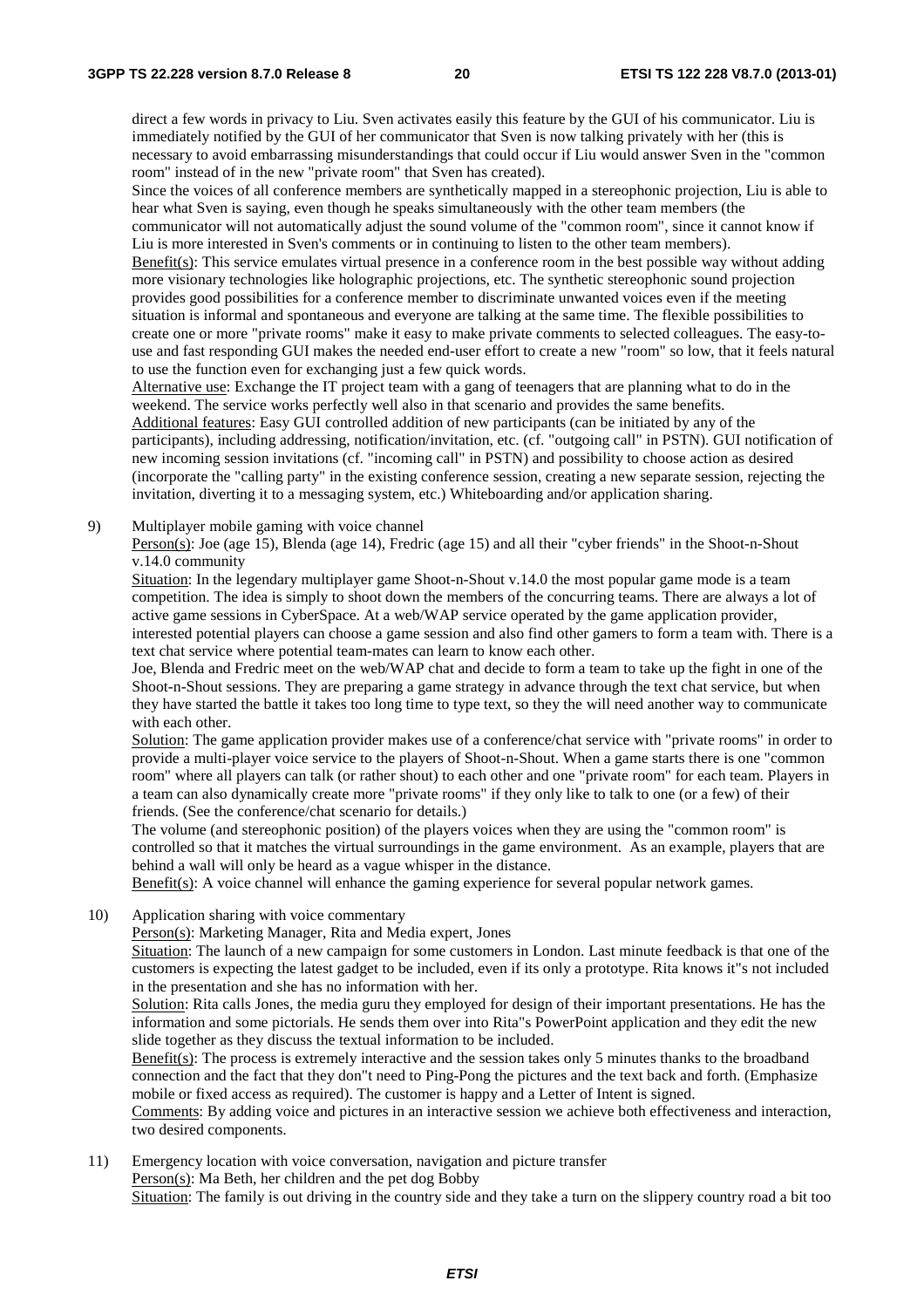fast. They slide down into the ditch. Bobby the dog in the back of the van gets a heavy box of books on top of his left paw. It may be broken, and you can tell it certainly hurts from the loud yelps that come out in a rushed stream. The rest of the family is ok. They were all buckled up.

Solution: Ma Beth reaches for her communicator as soon as she has recovered from the initial shock. She calls 112 (911 or similar). The answer comes after 23 seconds and the operator immediately confirms the identity and the location of the van. Ma Beth is a bit taken aback by this quick information and has to think for awhile, then confirms the location as possibly correct. She then states the problem and she gets connected to a vet that asks a few pertinent questions. She can show a close up picture of the dog"s left paw and the vet confirms a possible (95%) broken leg just above the paw. He gives a few quick instructions and sends her a map of the closest emergency animal hospital. The map shows her current position and soon displays the quickest way to get to the hospital. Well there, Bobby is taken care of and things are looking up. Even the kids are smiling now that the dog is calm and free from pains, and he looks so funny with his little cast.

Benefit(s): The initial call transfers emergency information to the operator automatically. This ensures minimum delay to correct action. The Communicator transfers the picture that gives enough information to make a very accurate and fast assessment of the situation. Then the map transfer and display on the terminal together with the current position gives clear information and directions for Ma Beth to drive and make the right turns at every corner. In her still half-shocked state she can drive to the hospital without hesitation about where to go. Very reassuring for all parties including the dog that gets fastest possible help.

Comments: The call is initially just a voice call but evolves with the best of positioning in emergency situations and navigational aid together with picture and graphics transfer.

12) The Real Virtual Theatre and Foyer Chat room – Fixed Network example

Person(s): Theatre going 'cultural' group with one member (Bob) in a hospital bed.

Situation: The group is watching the play and are utterly fascinated by the first act. When they come out into the foyer in the break they remember Bob. They really want to share this first act with him since they know Shakespeare"s Midsummer Night"s Dream is his favorite.

Solution: Bob uses the theatre"s online streaming service via the hospital network. (At only half the price of a theatre ticket!). The play displays in color and stereo surround sound on his bedside TV set. In the break his friends call him up from the theatre chat room. The chat room is equipped with 3D sound pick up and local display screens with streaming facilities. They set up the streaming from one of the screens to be synchronized with Bob"s bedside equipment. Their voices are also mixed into the sound streams as they talk. Bob now gets both the playbacks from the first act and his friends" voices in 3D surround sound. Bob"s voice is projected close to the screen as if he was standing leaning on the bench right there. His voice is very clear and full of emotions as he speaks to the various playbacks. Both parties can control the playbacks and watch their own selection in a second window on the screen.

Benefit(s): Bob can pick up every nuance in the lively discussion, including the whispered comments from Greta in the back. The group is almost feeling Bob"s presence because of the emotional clarity and distinct position of his voice. As both parties have control and visibility of the streaming sessions, it is very effective and very interactive.

Comments: Experiential services are sought after. This one can be a bit exclusive because of the equipment requirements, but the uses are many.

13) Mobile synchronized MM container

Person(s): The married couple Bill and Christine and their daughter Linda

Situation: Bill is on a business travel to Spain. He calls his wife Christine every night using his MMM terminal. Often Christine is answering at home using her Screenphone, but this particular evening Christine has arranged a baby-sitter for their children so she could go to a restaurant with some friend. When Bill is calling, she is sitting on the commuter train on her way home. Bill often show some pictures during his calls (both live pictures showing the environment where he is at the moment and pictures that he has been taking during the day with his separate digital camera).

Today, their talk starts off as a common voice conversation. After a while Bill likes to show Christine the lovely sunset view that he can see from his hotel room, so he make some snapshots with the built-in camera of his terminal and sends them in real-time mode to Christine. Christine likes to show one of them to their little daughter Linda when she comes home.

Solution: With a quick gesture on the touchscreen of Christine"s MMM terminal, she instantly moves the selected picture from the real-time session window to the 'multimedia container' icon. All the contents of the 'container' is automatically mirrored between the MMM terminal and her home server. In this way, Christine can easily pick up the picture from her Screenphone at home. If Linda is at sleep when Christine comes home, she can wait until tomorrow.

Benefit(s): The 'multimedia container' can be used for every type of MM content that one likes to have available both at home and at another location. This 'container paradigm' is very intuitive and stimulates the use of images,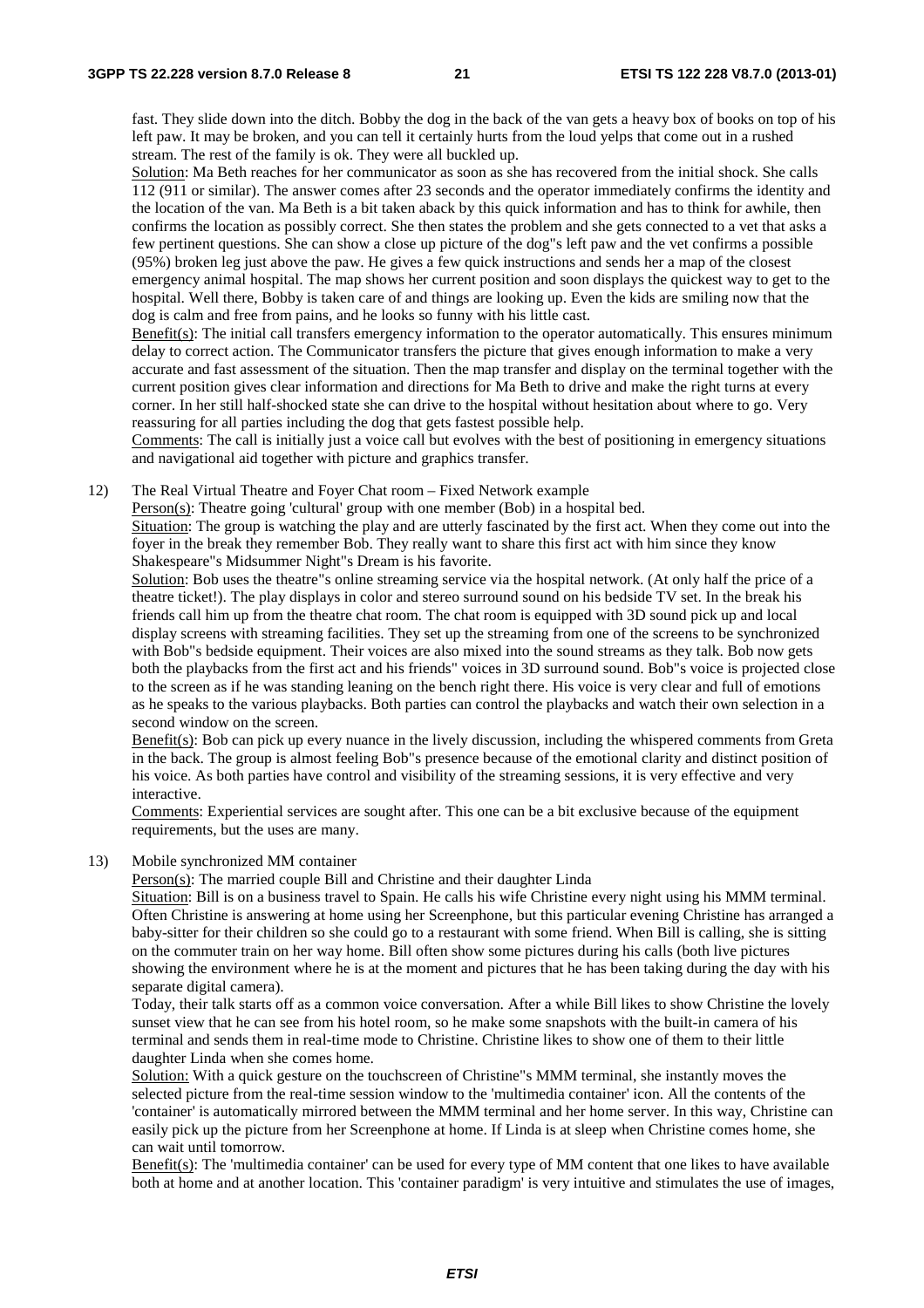video clips etc. for a multitude of purposes. The 'container' can be used both for transferring content from the MMM terminal to the home server (as in this scenario) and in the opposite direction.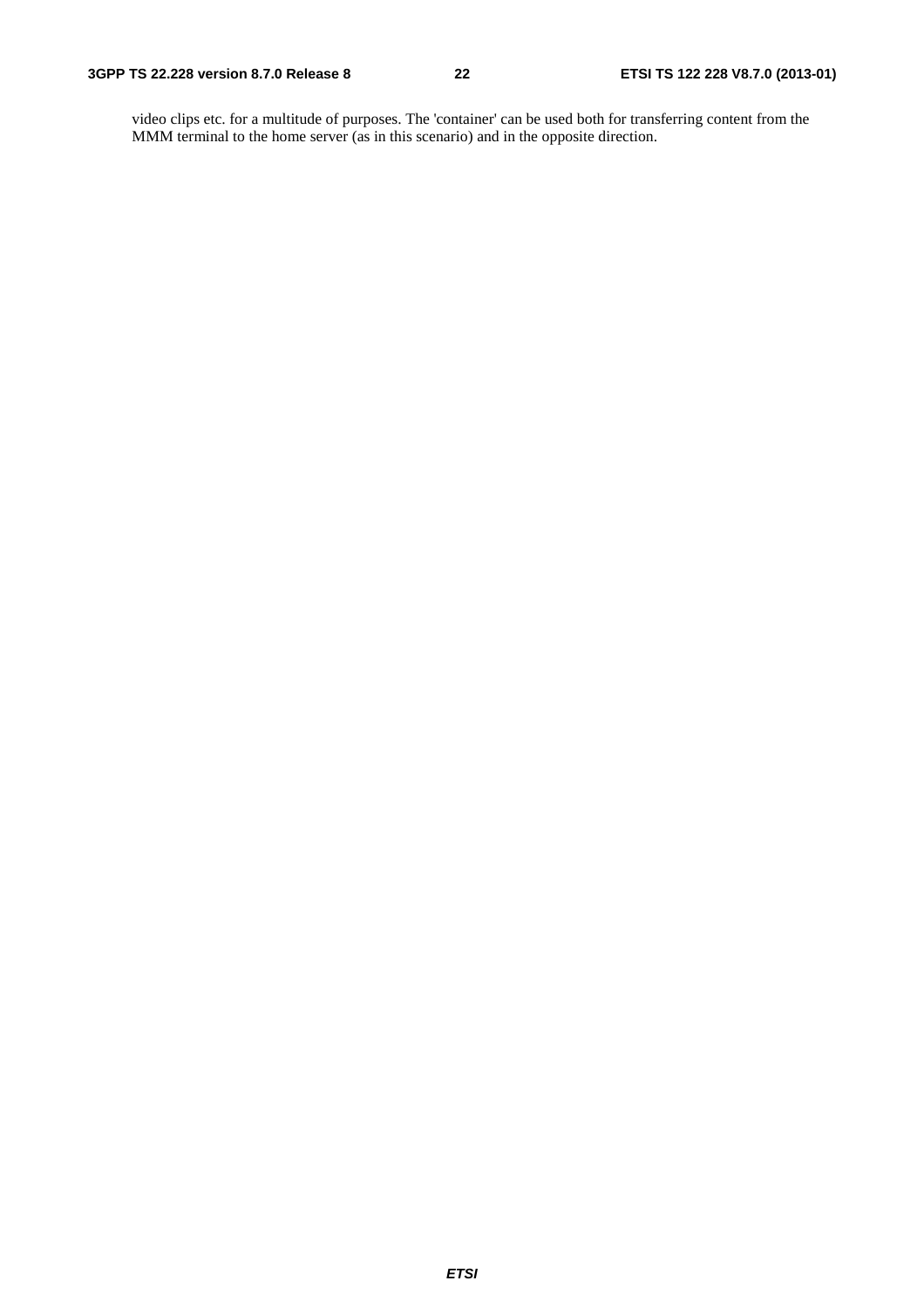## Annex B (Informative): Business models use cases

The IMS supports agreements between the access network operator and the network operator providing IMS services (IMS operator).

The IMS shall be able to offer services to users that are attached to access networks owned by another operator.

The service offering may be restricted by the capabilities of the access network and the agreement between the access network operator and the IMS operator.

The IMS shall support at least the following operator's domain relationships:

- a) Access network to IMS relationships
	- a.1) Access network and the IMS it connects to, belong to the same operator as shown in figure B.1.





a.2) Access network and the IMS it connects to, belong to different operators having an interconnection as shown in figure B.2.





b) IMS level relationships

b.1) The IMS (e.g. 3GPP or NGN) to which the access network connects and the Home IMS (e.g. NGN or 3GPP) which provides the IMS services belong to different operators as shown in figure B.3.





b.2) The IMS (e.g. 3GPP or NGN) to which the access network connects and the Home IMS (e.g. NGN or 3GPP) which provides the IMS services are the same as shown in figure B.4.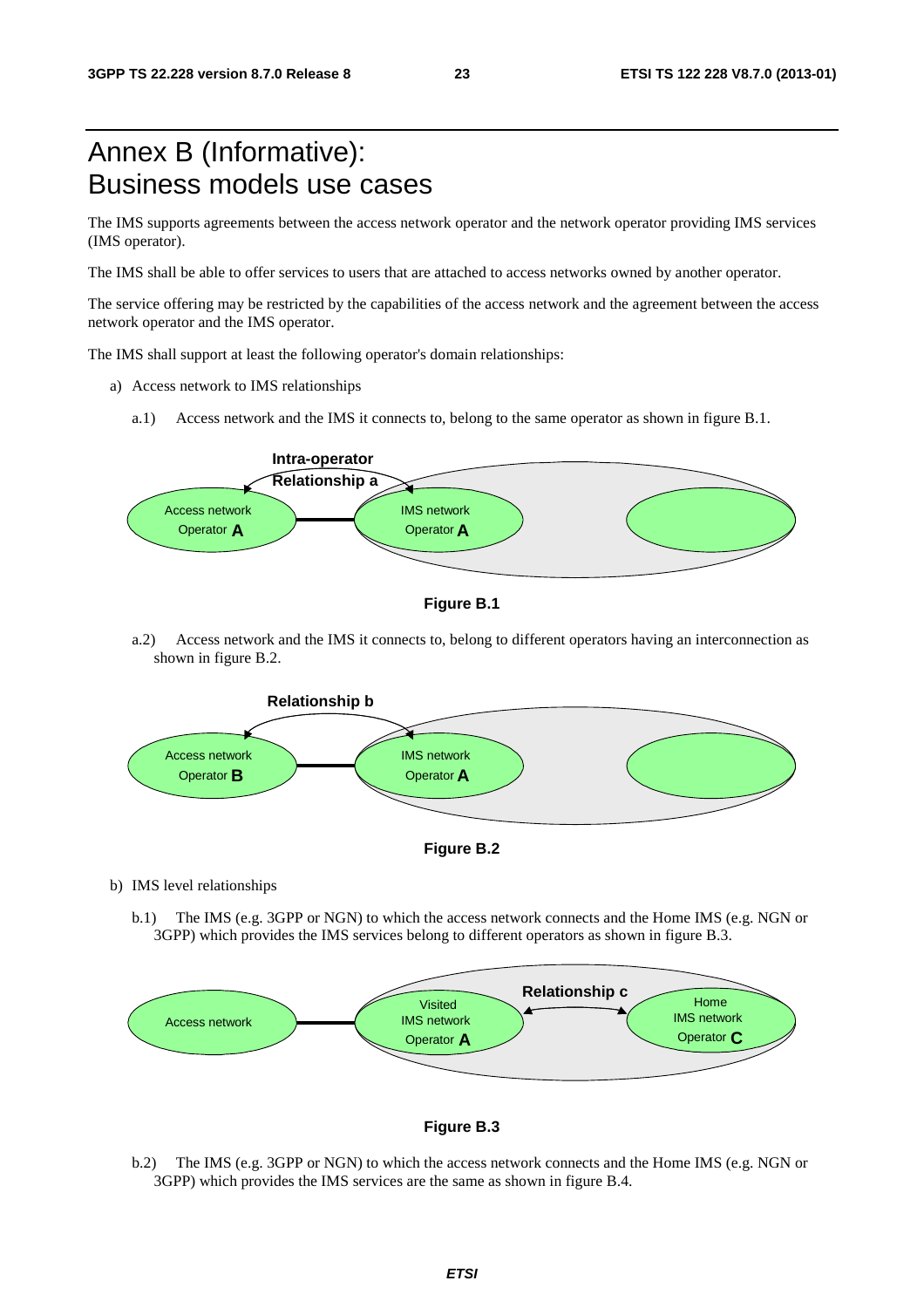



b.3) The IMS (e.g. 3GPP or NGN) to which the access network connects and the Home IMS (e.g. NGN or 3GPP) which provides the IMS services belong to the same operator as shown in figure B.5.





An IMS operator shall be capable of connecting to other network operators via:

- an interconnect model where agreements are established between two operators;
- an interconnect model where intermediate network(s) can provide interconnect on behalf of multiple operators (and may be based on an agreement between the operators and their intermediate network provider).

A single IMS operator shall be able to choose to support either of the interconnect models, or both of the interconnect models simultaneously.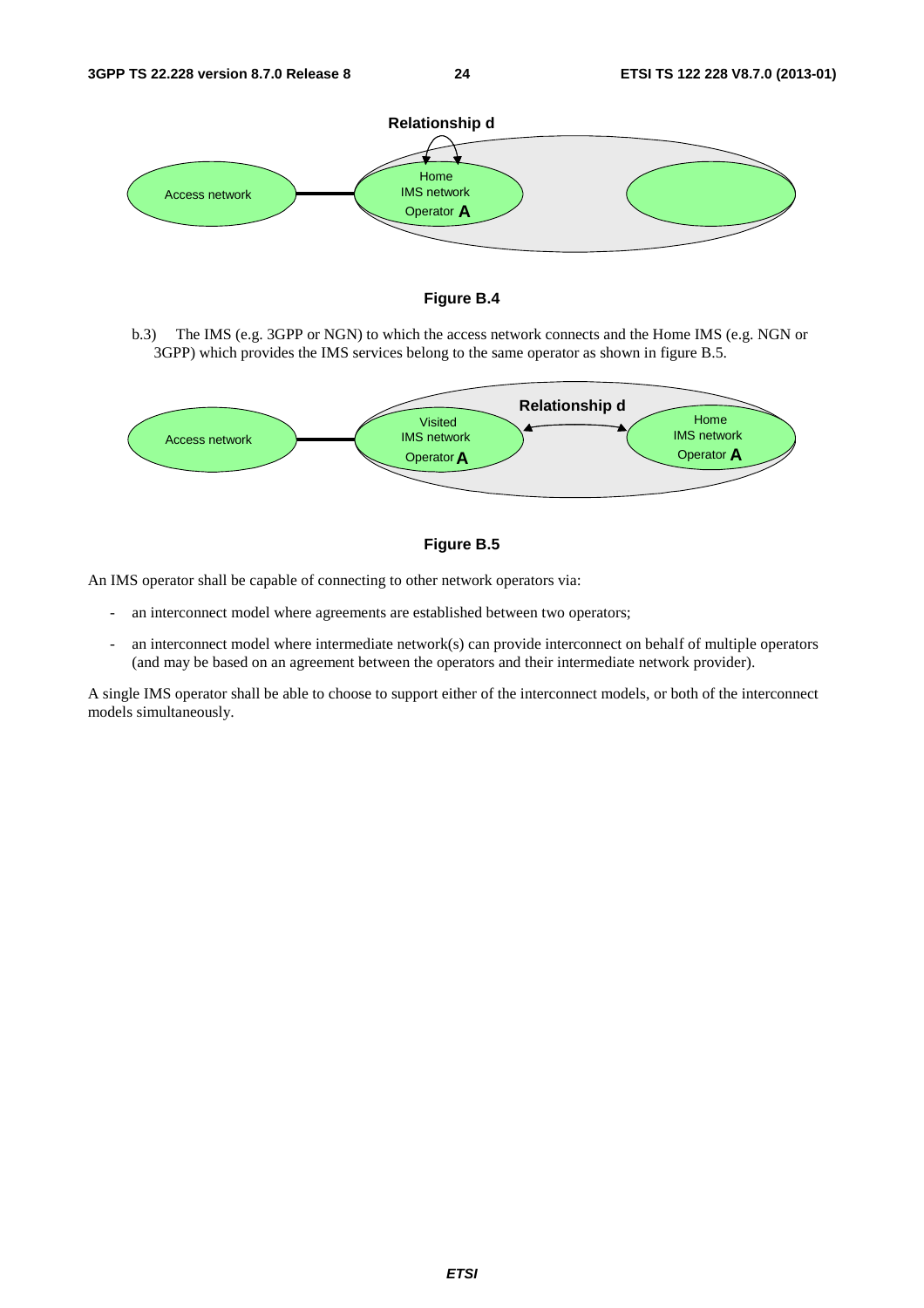## Annex C (Informative): Basic communication cases for IMS networks

A basic communication case can be described on a per IMS basis by stating the IMS entry point and an exit point for the communication as shown in figure C.1.

The following general types of entry/exit point can be identified:

- Access (for communication to from terminals);
- Interconnect to non-IMS network:
- Interconnect to other IMS:
- Internal network resource (e.g. a conference bridge for conferencing services).

As a general rule a network based on IMS shall support the following basic communication cases on a per network basis, as shown in Table C.1.

| <b>From</b>                                |                       | To (exit point)                     |                                    |                                            |
|--------------------------------------------|-----------------------|-------------------------------------|------------------------------------|--------------------------------------------|
| (entry point)                              | <b>Access Network</b> | Interconnect to other<br><b>IMS</b> | Interconnect to<br>non-IMS network | <b>Internal Network</b><br><b>Resource</b> |
| <b>Access Network</b>                      | Required              | Required                            | Required                           | Required                                   |
| Interconnect to other<br>IMS               | Required              |                                     |                                    | Required                                   |
| Interconnect to<br>non-IMS network         | Required              |                                     | Required                           | Required                                   |
| <b>Internal Network</b><br><b>Resource</b> | Required              |                                     |                                    |                                            |

#### **Table C.1**

It is not precluded that other, more complex communication cases may be provided by service level concatenation of basic communication cases, e.g. by means of call diversion services.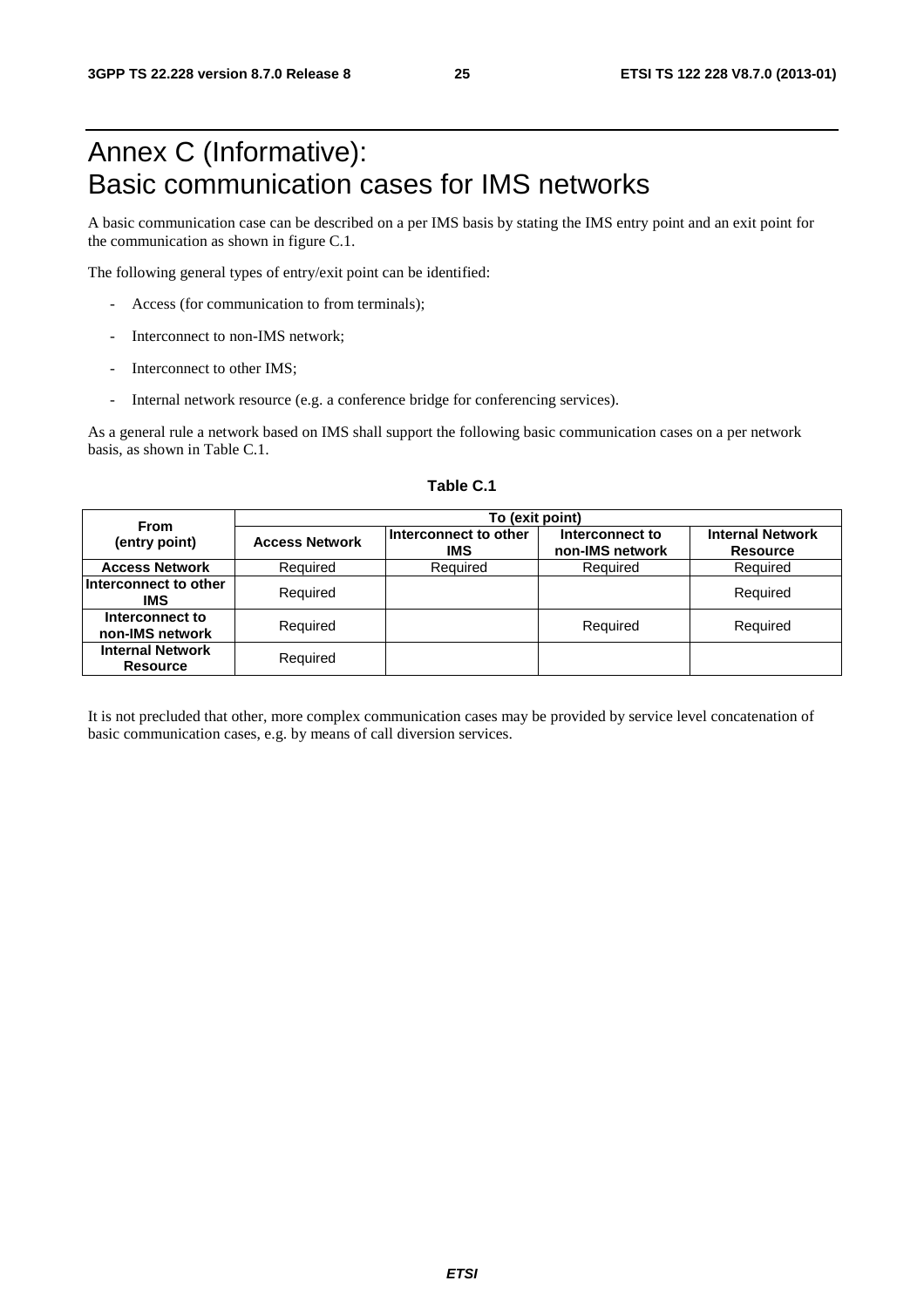

**Figure C.1: Graphical representation of supported basic communication cases**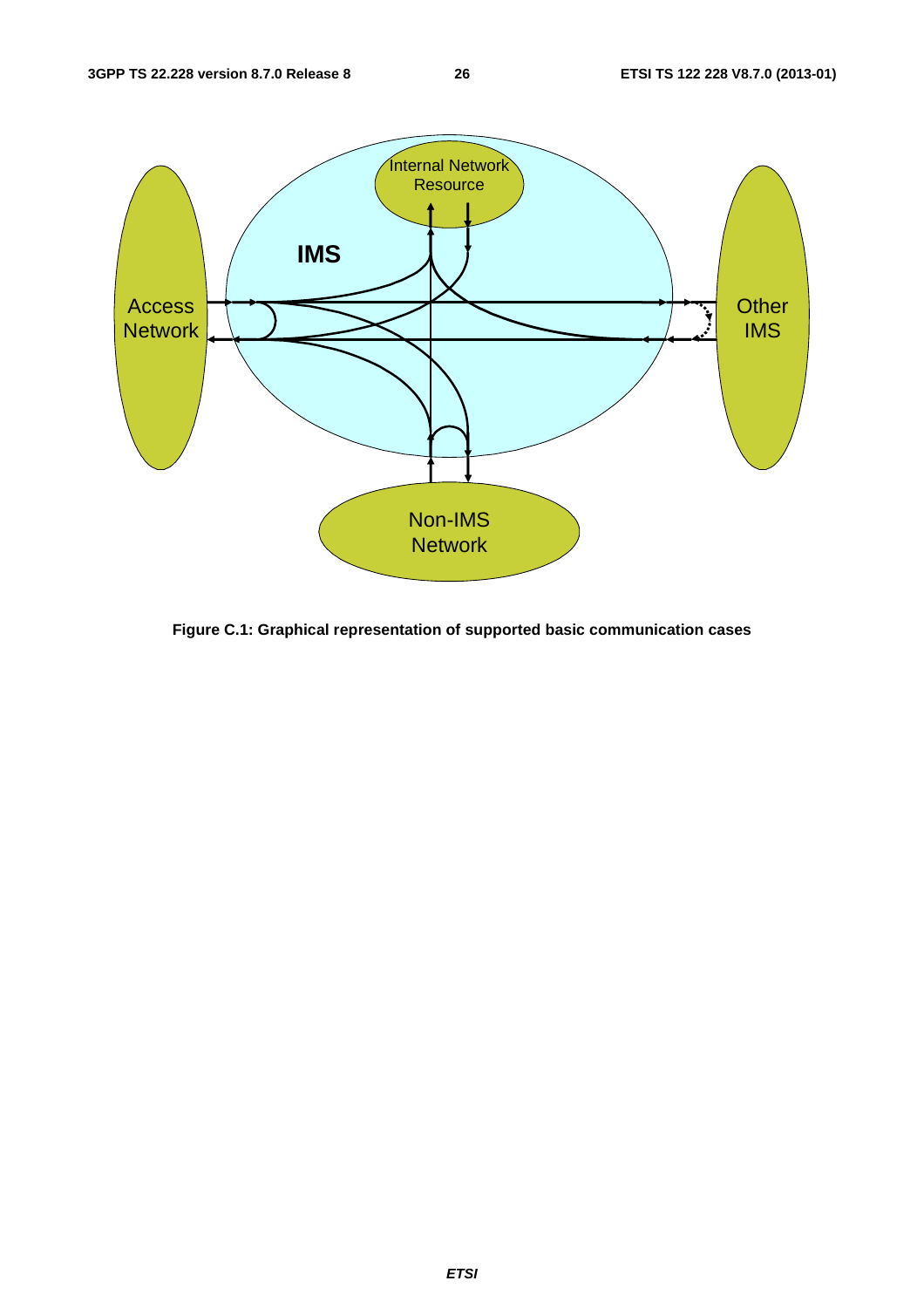## Annex D (normative): Access to IMS via non-3GPP access

This annex defines additional specific requirements for access to IMS via non-3GPP access.

These requirements shall not apply to terminals having a 3GPP access.

For non-3GPP-only terminals with neither ISIM nor USIM, the IMC may be used to access the IMS via a non-3GPP access technology. However, if ISIM [21] is present it shall be used to access IMS or if ISIM is not present but USIM [yy] is present, USIM shall be used to access IMS.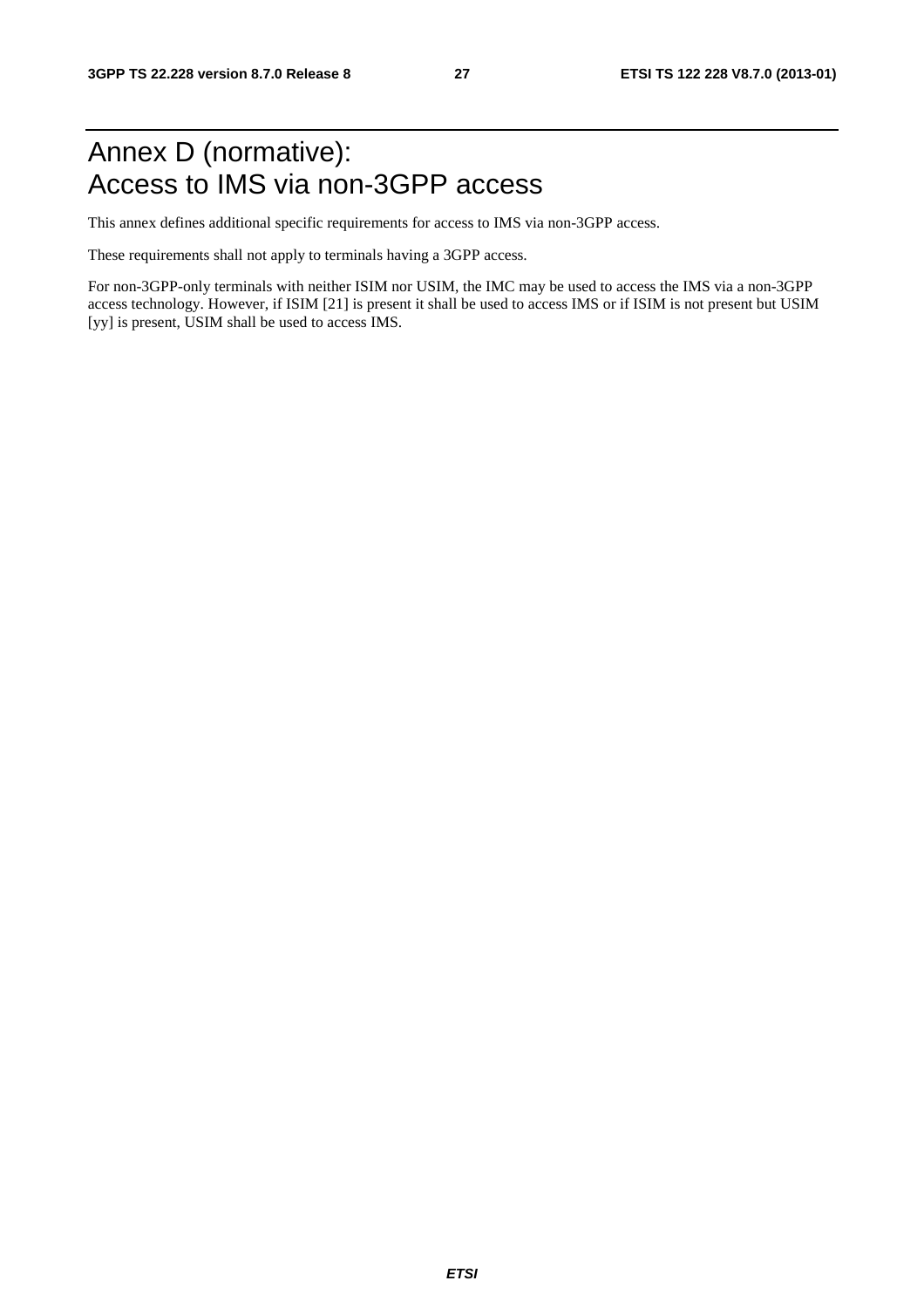## Annex E (informative): Change history

|       | <b>Document history</b> |                                                                                  |  |  |  |  |  |  |
|-------|-------------------------|----------------------------------------------------------------------------------|--|--|--|--|--|--|
| 0.1.0 | 07/07/2000              | Editor's first draft created during Goodwood, UK, Release 2000 ad-hoc 3-7/7/2000 |  |  |  |  |  |  |
| 0.2.0 | 14/07/2000              | Editor's draft input to Release 2000 adhoc 17/7/2000, Copenhagen, Denmark.       |  |  |  |  |  |  |
| 0.3.0 | 17/07/2000              | Output from the Release 2000 adhoc 17/7/2000, Copenhagen, Denmark.               |  |  |  |  |  |  |
| 0.4.0 | 06/09/2000              | Produced during the Release 2000 adhoc 6-8/9/2000, Slough, UK.                   |  |  |  |  |  |  |
| 0.5.0 | 07/09/2000              | Produced during the Release 2000 adhoc 6-8/9/2000, Slough, UK.                   |  |  |  |  |  |  |
| 0.6.0 | 08/09/2000              | Produced during the Release 2000 adhoc 6-8/9/2000, Slough, UK.                   |  |  |  |  |  |  |
| 1.0.0 | 10/09/2000              | Updated to version 1.0.0 for presentation to SA #9.                              |  |  |  |  |  |  |
| 1.1.0 | 13/11/2000              | Produced during the Release 2000 adhoc 13/11/2000, Orlando, USA.                 |  |  |  |  |  |  |
| 2.0.0 | 24/11/2000              | Produced after SA1 in Orlando, USA for approval at SA#10.                        |  |  |  |  |  |  |
| 5.0.0 | 20/12/2000              | Approved at SA#10                                                                |  |  |  |  |  |  |

| <b>Change history</b> |                     |                |             |                  |            |                   |                |                                                                                                   |                    |            |                         |
|-----------------------|---------------------|----------------|-------------|------------------|------------|-------------------|----------------|---------------------------------------------------------------------------------------------------|--------------------|------------|-------------------------|
| <b>TSG SA#</b>        | <b>SA Doc.</b>      | <b>SA1 Doc</b> | <b>Spec</b> | <b>CR</b>        | <b>Rev</b> | Rel               |                | Cat Subject/Comment                                                                               | Old                | <b>New</b> | WI                      |
| SP-12                 | SP-010246 S1-010455 |                | 22.228      | 002              |            | Rel-5             | C              | CR 22.228 - Capability of the IM<br>CN Subsystem to present the<br>identity of connected-to party | 5.1.0              | 5.2.0      | IMS-CCR-<br>STAGE1      |
| $SP-12$               | SP-010246 S1-010453 |                | 22.228      | 003              |            | Rel-5             | C              | CR to 22.228 on Redirection of<br>IP Multimedia Sessions                                          | 5.1.0              | 5.2.0      | IMS-CCR-<br>STAGE1      |
| $SP-13$               | SP-010435 S1-010824 |                | 22.228      | $\overline{007}$ |            | Rel-5             | D              | Interworking with internet                                                                        | 5.2.0              | 5.3.0      | <b>IMS</b>              |
| $SP-13$               | SP-010435 S1-010825 |                | 22.228      | 008              |            | Rel-5             | C              | Determination of terminal<br>capability                                                           | $\overline{5.2.0}$ | 5.3.0      | <b>IMS</b>              |
| $SP-14$               | SP-010671 S1-011278 |                | 22.228      | 005              |            | Rel-5             | F              | Defintion of Local Services                                                                       | 5.3.0              | 5.4.0      | <b>IMS</b>              |
| SP-15                 | SP-020058 S1-020507 |                | 22.228      | 010              |            | Rel-5             | B              | CR 22.228 Rel. 5, IMS<br>Addressing                                                               | 5.4.0              | 5.5.0      | <b>IMS</b>              |
| SP-15                 | SP-020058 S1-020657 |                | 22.228      | 011              |            | Rel-5             | B              | CR to 22.228 on ISIM                                                                              | $\overline{5.4.0}$ | 5.5.0      | <b>IMS</b>              |
| $SP-15$               | SP-020045 S1-020457 |                | 22.228      | 012              |            | Rel-5             | F              | Editorial CR to correct terms and<br>references                                                   | 5.4.0              | 5.5.0      | <b>CORRECT</b>          |
| $SP-15$               | SP-020126           |                | 22.228      | 013              |            | Rel-5             | F              | Correction of references to<br>obsolete SIP RFC 2543 IETF<br>specification                        | 5.4.0              | 5.5.0      | <b>IMS-CCR</b>          |
| $SP-16$               | SP-020258 S1-021162 |                | 22.228      | 016              |            | $\overline{Rel6}$ | $\overline{D}$ | Revised version of S1-<br>020846CR to 22,228 v5.5.0 on<br><b>Editorial for REL6</b>               | $\overline{5.5.0}$ | 6.0.0      | <b>IMS</b>              |
| <b>SP-17</b>          | SP-020562 S1-021771 |                | 22.228      | 017              |            | Rel-6             | B              | CR to 22.228 Rel 6 on IMS<br>interworking                                                         | 6.0.0              | 6.1.0      | IMS <sub>2</sub>        |
| SP-19                 | SP-030028 S1-030182 |                | 22.228      | 018              |            | Rel-6             | $\overline{B}$ | GUP for IMS subscription<br>management                                                            | 6.1.0              | 6.2.0      | <b>GUP</b>              |
| SP-20                 | SP-030259 S1-030522 |                | 22.228      | 019              |            | $\overline{Rel6}$ | B              | Multiple UEs in IMS service<br>subscription                                                       | 6.2.0              | 6.3.0      | <b>IMS</b>              |
| SP-20                 | SP-030259 S1-030523 |                | 22.228      | 020              |            | Rel-6             | B              | Addition of requirements to IMS<br>to enable conference-like<br>services                          | 6.2.0              | 6.3.0      | IMS <sub>2</sub>        |
| SP-21                 | SP-030465 S1-030906 |                | 22.228      | 021              |            | Rel-6             | F              | Clarification on the meaning of<br>Access Independence                                            | 6.3.0              | 6.4.0      | <b>IMS</b>              |
| $S P - 22$            | SP-030706 S1-031314 |                | 22.228      | 022              |            | Rel-6             | $\overline{c}$ | Multi terminal requirement--<br>22.228                                                            | 6.4.0              | 6.5.0      | $\overline{\text{IMS}}$ |
| <b>SP-24</b>          | SP-040293 S1-040517 |                | 22.228      | 023              |            | Rel-6             | F              | Deletion of duplicated scenarios<br>of Annex A                                                    | 6.5.0              | 6.6.0      | <b>IMS</b>              |
| $SP-24$               | SP-040292 S1-040538 |                | 22.228      | 024              |            | $\overline{Rel6}$ | F              | <b>Editorial Correction of R5</b>                                                                 | 6.5.0              | 6.6.0      | IMS <sub>2</sub>        |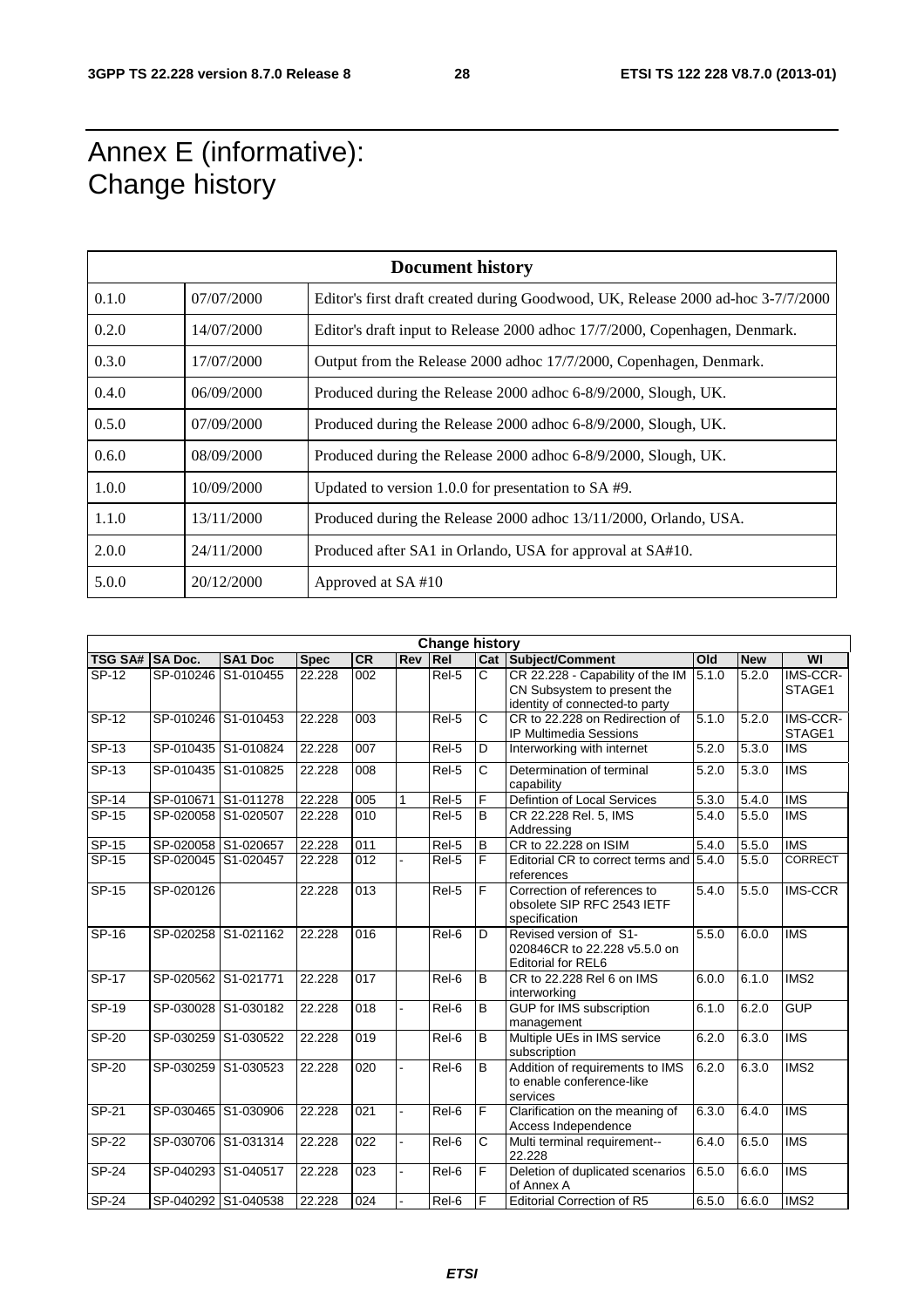|              |                     |                      |        |      |                |         |                | reference                                                                                                                                                   |       |       |                            |
|--------------|---------------------|----------------------|--------|------|----------------|---------|----------------|-------------------------------------------------------------------------------------------------------------------------------------------------------------|-------|-------|----------------------------|
| SP-25        | SP-040511 S1-040717 |                      | 22.228 | 025  |                | Rel-7   | B              | Requirements for the handling of 6.6.0<br>SIP URIs with Presence or IM<br>prefixes                                                                          |       | 7.0.0 | <b>IMIMS2</b>              |
| <b>SP-27</b> |                     | SP-050060 S1-050173  | 22.228 | 029  | ÷.             | Rel-7   | Α              | Tel-URI related reference<br>update                                                                                                                         | 7.0.0 | 7.1.0 | IMS2                       |
| <b>SP-27</b> | SP-050059           | S1-050253            | 22.228 | 030  |                | Rel-7   | Α              | Removal of Reference to TS<br>22.121                                                                                                                        | 7.0.0 | 7.1.0 | TEI7                       |
| SP-29        |                     | SP-050511 S1-050778  | 22.228 | 0033 |                | Rel-7   | A              | Removal of Local Services                                                                                                                                   | 7.1.0 | 7.2.0 | IMS <sub>2</sub>           |
| SP-29        |                     | SP-050510 S1-050882  | 22.228 | 0034 |                | Rel-7   | B              | CR to 22.228 for allowing IMS to<br>use multicast capabilities of the<br>network                                                                            | 7.1.0 | 7.2.0 | <b>MBMSE</b>               |
| SP-29        | SP-050531           | S1-050941            | 22.228 | 0035 |                | Rel-7   | В              | CR to 22.228 on CS-IMS<br>multimedia service interworking                                                                                                   | 7.1.0 | 7.2.0 | <b>MITe</b>                |
| SP-30        |                     | SP-050748 S1-051150  | 22.228 | 0035 |                | Rel-7   | B              | Ability for a service to address a<br>user on a unique UE in an IMS<br>system when multiple UEs are<br>registered with the same IMS<br>Public User Identity | 7.2.0 | 7.30  | GRUU -<br>32116            |
| SP-30        |                     | SP-050752 S1-051232  | 22.228 | 0036 |                | Rel-7   | B              | Clarify multiple applications per<br>service                                                                                                                | 7.2.0 | 7.3.0 | <b>ISB</b>                 |
| $SP-32$      |                     | SP-060317 S1-060560  | 22.228 | 0039 | ä,             | $ReI-7$ | F              | Identification of communication<br>services, AI30-06                                                                                                        | 7.3.0 | 7.4.0 | ServID                     |
| SP-32        | SP-060432           |                      | 22.228 | 0041 | $\overline{2}$ | Rel-7   | F              | Support of Local Numbers in the<br><b>IMS</b>                                                                                                               | 7.3.0 | 7.4.0 | TEI7                       |
| $SP-32$      | SP-060323 S1-060611 |                      | 22.228 | 0040 |                | Rel-8   | $\overline{B}$ | Network requested IMS session<br>initiation                                                                                                                 | 7.3.0 | 8.0.0 | TEI8                       |
| $SP-33$      |                     | SP-060463 S1-060855  | 22.228 | 0043 |                | Rel-8   | A              | Support of local numbers in the<br>IMS - clarification and<br>corrections                                                                                   | 8.0.0 | 8.1.0 | IMS <sub>2</sub>           |
| SP-37        | SP-070657 S1-070991 |                      | 22.228 | 0047 | <sup>2</sup>   | Rel-8   | A              | Identification of a specific UE<br>when multiple UEs share a<br>single Public User Identity                                                                 | 8.1.0 | 8.2.0 | TEI8                       |
| $SP-37$      |                     | SP-070658 S1-071294b | 22.228 | 0048 |                | Rel-8   | $\overline{B}$ | <b>TISPAN Service and Capability</b><br>requirements for Common IMS                                                                                         | 8.1.0 | 8.2.0 | <b>TISCAP-</b><br>R8       |
| <b>SP-38</b> |                     | SP-070844 S1-071683  | 22.228 | 0054 | $\mathbf{1}$   | Rel-8   | F              | NAT support in Common IMS                                                                                                                                   | 8.2.0 | 8.3.0 | CIMS8-<br><b>TIS</b>       |
| SP-38        |                     | SP-070844 S1-071684  | 22.228 | 0056 | $\mathbf{1}$   | Rel-8   | D              | Corrections to definition of<br>"Access Independence"                                                                                                       | 8.2.0 | 8.3.0 | CIMS8-<br>TIS              |
| SP-38        |                     | SP-070844 S1-071780  | 22.228 | 0060 | $\mathbf{1}$   | Rel-8   | F              | Any IP version support                                                                                                                                      | 8.2.0 | 8.3.0 | CIMS8-<br>TIS              |
| SP-38        | SP-070844           | S1-071866            | 22.228 | 0063 | $\mathbf{1}$   | Rel-8   | F              | Corrections based on LS from<br><b>TISPAN and Action from SA</b><br>Plenary                                                                                 | 8.2.0 | 8.3.0 | CIMS8-<br><b>TIS</b>       |
| $SP-38$      | SP-070846 S1-071787 |                      | 22.228 | 0049 | $\mathbf{1}$   | Rel-8   | B              | User determined user busy                                                                                                                                   | 8.2.0 | 8.3.0 | CIMS8-<br><b>TIS</b>       |
| <b>SP-38</b> |                     | SP-070862 S1-071924  | 22.228 | 0053 | $\mathbf{1}$   | Rel-8   | C              | Optimal Media Routing Support 8.2.0<br>for IMS Sessions                                                                                                     |       | 8.3.0 | <b>IPinterc</b>            |
| SP-38        |                     | SP-070862 S1-071926  | 22.228 | 0059 | $\overline{2}$ | Rel-8   | B              | IMS Interconnection requirement 8.2.0                                                                                                                       |       | 8.3.0 | <b>IPINTERC</b>            |
| SP-39        | SP-080031           | S1-080184            | 22.228 | 0062 | $\overline{4}$ | Rel-8   | F              | Enhancements on access to the<br><b>IMS</b>                                                                                                                 | 8.3.0 | 8.4.0 | CIMS8-<br>TIS              |
| SP-39        |                     | SP-080031 S1-080167  | 22.228 | 0064 | $\sqrt{2}$     | Rel-8   | D              | Removal of abbreviations and<br>definitions already included in<br>21.905                                                                                   | 8.3.0 | 8.4.0 | CIMS8-<br><b>TIS</b>       |
| SP-39        | SP-080205           |                      | 22.228 | 0066 | 3              | Rel-8   | F              | Corrections to Interworking with<br>PSTN/ISDN networks                                                                                                      | 8.3.0 | 8.4.0 | CIMS8-<br>TIS              |
| SP-39        |                     | SP-080040 S1-080238  | 22.228 | 0067 | $\mathbf{1}$   | Rel-8   | В              | Additional requirements for IMS<br>interconnection                                                                                                          | 8.3.0 | 8.4.0 | <b>IPINTERC</b>            |
| SP-39        | SP-080031           | S1-080183            | 22.228 | 0068 |                | Rel-8   | С              | Emergency communication for<br>fixed NGN                                                                                                                    | 8.3.0 | 8.4.0 | CIMS8-<br>TIS              |
| SP-39        | SP-080040           | S1-080328            | 22.228 | 0069 | $\mathbf{1}$   | Rel-8   | В              | Clarification of requirements for<br>IMS interconnection                                                                                                    | 8.3.0 | 8.4.0 | <b>IPINTERC</b>            |
| SP-40        |                     | SP-080298 S1-080610  | 22.228 | 0070 | $\overline{2}$ | Rel-8   | В              | Service Requirements for<br>Common IMS                                                                                                                      | 8.4.0 | 8.5.0 | CIMS_3G<br>PP <sub>2</sub> |
| SP-42        |                     | SP-080775 S1-083215  | 22.228 | 0048 | $\mathbf{1}$   | Rel-8   | F              | Requirements for capability<br>enabling early media                                                                                                         | 8.5.0 | 8.6.0 | TEI8                       |
| SP-42        |                     | SP-080769 S1-083442  | 22.228 | 0075 | 1              | Rel-8   | в              | <b>IMS Credentials requirements</b>                                                                                                                         | 8.5.0 | 8.6.0 | CIMS_3G<br>PP <sub>2</sub> |
| SP-42        |                     | SP-080775 S1-084052  | 22.228 | 0077 |                | Rel-8   | F              | Correction of wrong reference                                                                                                                               | 8.5.0 | 8.6.0 | TE <sub>18</sub>           |
| SP-58        |                     | SP-120864 S1-124445  | 22.228 | 0176 | 1              | Rel-8   | С              | Removal of operator initiated<br>IMS registration                                                                                                           | 8.6.0 | 8.7.0 | TEI8                       |